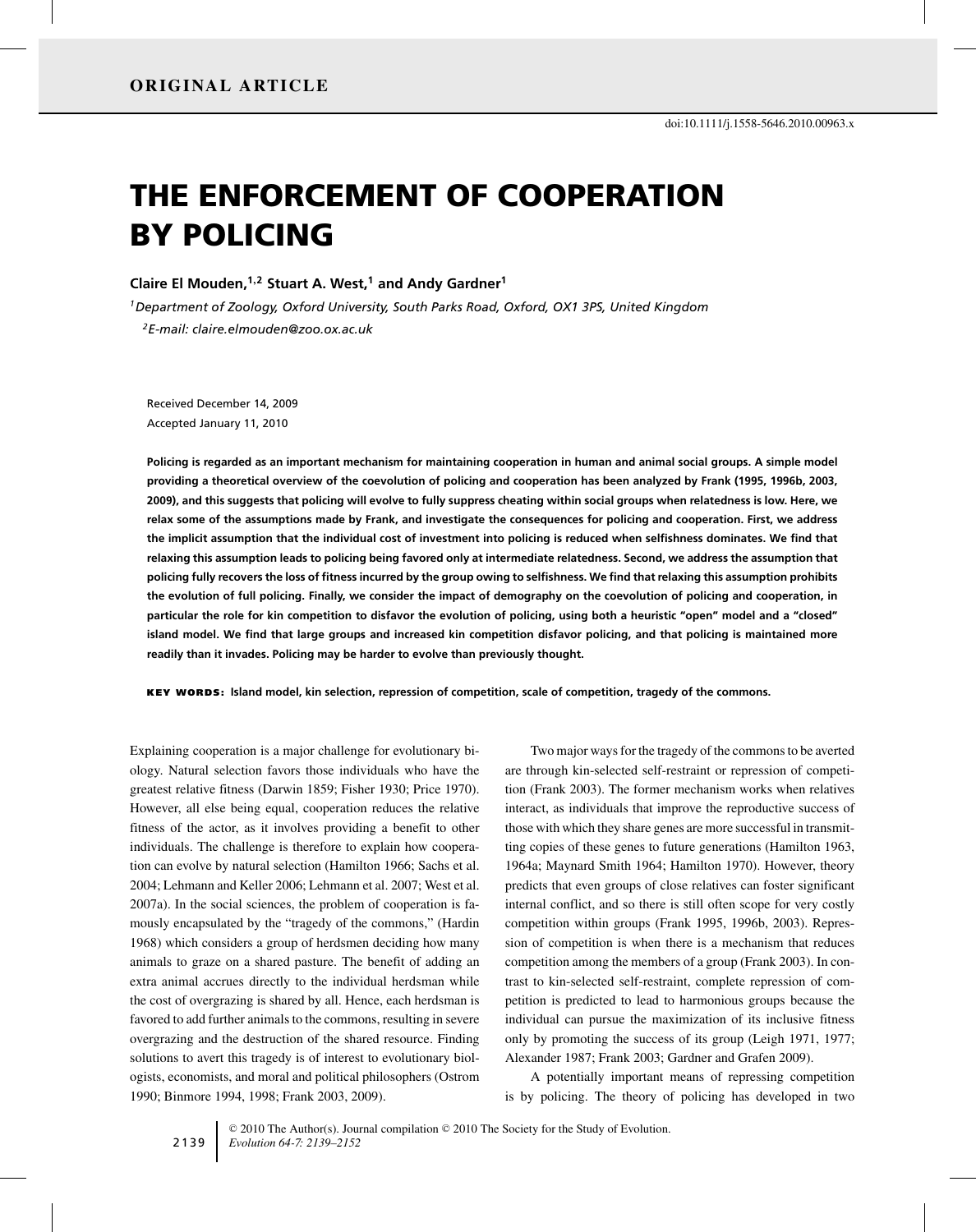directions: (1) general theory intended to capture how mechanisms that enforce an equitable distribution of shared group resources may evolve (e.g., Frank 1995, 1996b, 2003, 2009); and (2) theory developed specifically for eusocial insects (Ratnieks et al. 2006; Ratnieks and Helanterä 2009) such as honey bees where egg-laying workers are policed (their eggs are eaten) (Ratnieks 1988; Ratnieks and Visscher 1989). This work considers how mechanisms of kin-discrimination can lead to policing in haplodiploid societies. Here, we are concerned with the former approach, which aims for an illustrative overview of how the shared benefits of cooperation can drive the evolution of policing mechanisms to limit within-group conflict. Such policing is found at all scales of biological complexity: for example, intragenomic conflict is limited by fair meiosis (Leigh 1977); uncooperative symbionts can face sanctions from their host, such as in the legume–rhizobia mutualism (West et al. 2002a; Kiers et al. 2003; Kiers and Van Der Heijden 2006), the yucca–yucca moth mutualism (Pellmyr and Huth 1994; Pellmyr 2003), the fig tree– fig wasp mutualism (Jandér and Herre 2010) and the *Glochidon* tree–*Epicephala* moth mutualism (Goto et al. 2010); and "reproductive leveling" in human tribal groups is enforced via strict food sharing norms (Bowles 2006). Such general models highlight how comparable evolutionary mechanisms may result in cooperation evolving in very different contexts.

We develop the general theory of "group-benefits" driven policing (Frank 1995, 1996b), in three ways. First, we relax an implicit assumption in the original model that the individual cost of investment into policing is lower in more selfish groups. Second, we relax the assumption that the group cost of selfishness is totally recovered by policing. Third, we consider policing in a demographic context: the population processes that allow relatedness to build up (e.g., low dispersal) can often lead to intensified competition between relatives (Queller 1992; Taylor 1992; West et al. 2002c), but this has been neglected in previous models of policing. We consider the general impact of increased kin competition on the evolution of group-benefits driven policing, and provide an illustration using Wright's (1931) infinite island model.

# *Models and Analyses* FRANK'S MODEL OF SELFISHNESS AND POLICING

In this section, we introduce and rederive the results of the policing model developed by Frank (1995, 1996b, 2003, 2009), which forms the basis of our subsequent analyses. Frank (1995, 1996b) considered the evolution of a policing behavior that represses competition and limits the detrimental impact of within-group competition on the level of group resources, assuming that the fitness  $w$  of an individual is given by

$$
w \propto \left(a' + (1 - a')\frac{z}{z'} - ca\right)(1 - (1 - a')z'),\tag{1}
$$

where *a* is the individual's investment into group policing;  $a'$  is the average level of policing by members of the group; *z* is the individual's investment into selfishness;  $z'$  is the group average level of selfishness; and *c* scales the individual cost of investment into policing (a summary of all notation is given in Table 1). Fitness is given by the individual's relative share (first multiplicative term) of total group resources (second multiplicative term). The individual's relative share of group resources is given by 1 in all policed encounters, and by her relative selfishness  $z/z'$  in all unpoliced encounters. The total group resources are reduced as unpoliced encounters and selfishness increase within the group. (A variant of the model considered by Frank (1996b), implements a personal cost of investment into policing alternatively as a third multiplicative fitness component, which does not qualitatively affect results.) Importantly, Frank's (1995) model assumes that investment into policing incurs a reduction in the individual's share of the group resources, and hence the absolute cost of policing is lower when the group has fewer resources (i.e., it is cheaper to police a more selfish group). We relax this assumption in the next section.

In the absence of policing  $(a = a' = 0)$ , the model describes a basic tragedy of the commons scenario (Frank 1996a, 2009, 2010), where fitness is given by

Table 1. A summary of model notation.

| Symbol           | Definition                                            |  |
|------------------|-------------------------------------------------------|--|
| a                | Policing behavior                                     |  |
| $\mathfrak a$    | Group average level of policing                       |  |
| Z.               | Selfishness/competitiveness                           |  |
| Z.               | Group average level of                                |  |
|                  | selfishness/competitiveness                           |  |
| $\mathcal{C}$    | Cost of policing                                      |  |
| b                | Efficiency of policing at restoring group resources   |  |
| r                | Coefficient of relatedness ("whole-group"             |  |
|                  | relatedness)                                          |  |
| $\boldsymbol{w}$ | Darwinian fitness                                     |  |
| R                | "Others-only" relatedness                             |  |
| $\boldsymbol{B}$ | Fitness benefit to the recipient of a social behavior |  |
| $\mathcal{C}$    | Fitness cost to actor of a social behavior            |  |
| $\boldsymbol{n}$ | Number of breeding spaces per group (group size)      |  |
| F                | Fecundity of an individual                            |  |
| F'               | Mean fecundity of group                               |  |
| $\bar{F}$        | Mean fecundity of population                          |  |
| $\overline{S}$   | Scale of competition                                  |  |
| m                | Dispersal rate                                        |  |
| K                | Number of offspring                                   |  |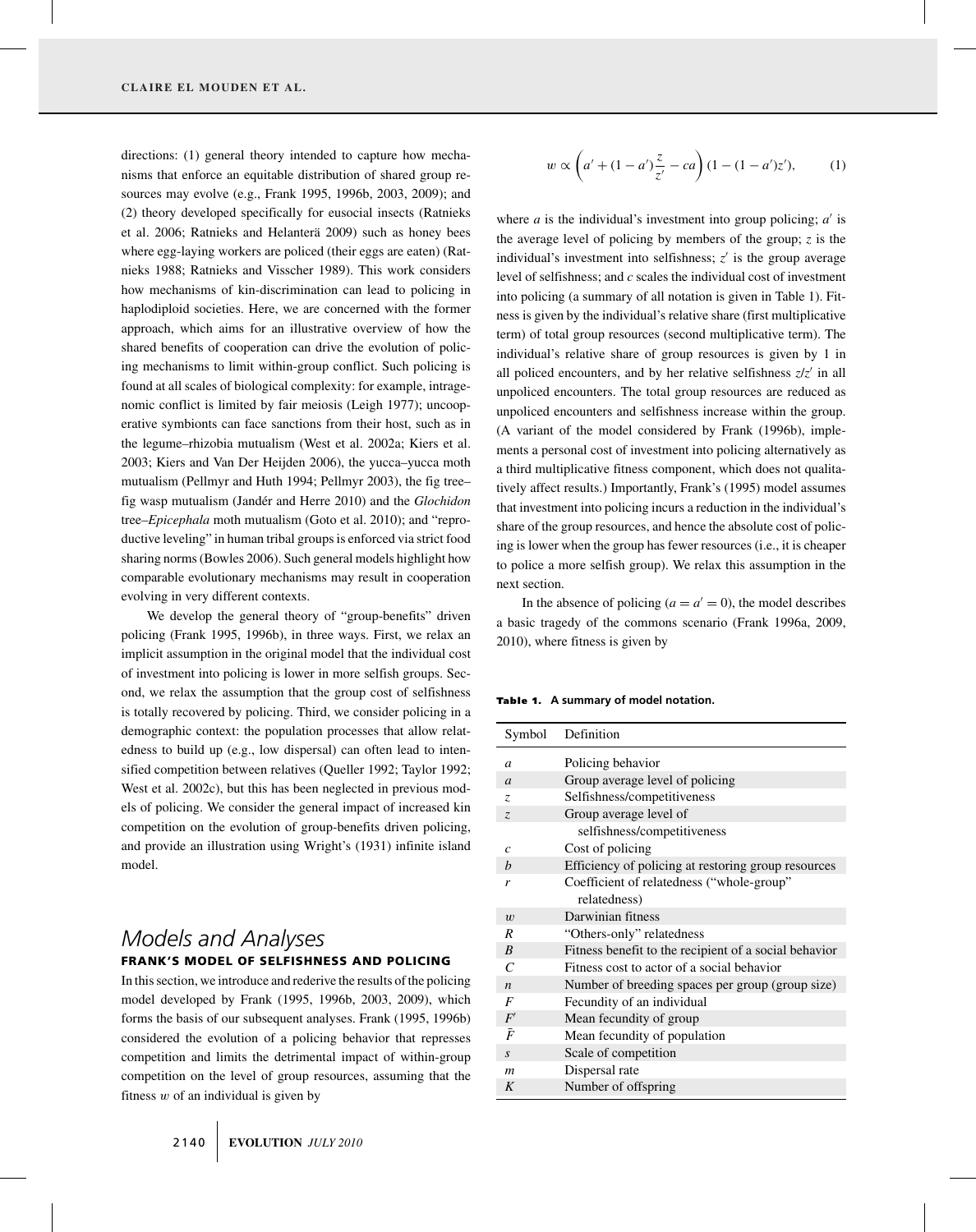

Figure 1. **Frank's model of policing and selfishness. In Frank's policing model (Frank 1995; Figure 1A) full policing (***a***<sup>∗</sup> = 1), which results in a complete repression of within-group competition and a fair distribution of group resources, is predicted to invade whenever relatedness** is low ( $r < 1 - c$ ). When relatedness is high ( $r > 1 - c$ ), no policing occurs ( $a^* = 0$ ) and the model reduces to the tragedy of the commons and selfishness (Fig. 1B) is limited only by kin-selected self-restraint ( $z^* = 1 - r$ ). Policing always favors increased selfishness (dz\*/da >  $0, z^* = (1 - r)/r(1 - c)$ .

$$
w \propto \frac{z}{z'}(1-z'),\tag{2}
$$

where an individual's share of group resources increases with its relative investment in selfishness (*z*/*z* ), which favors the evolution of increased selfishness, and the tragedy occurs because a more selfish group has reduced resources  $(1 - z')$ . The model shows that one way the tragedy can be averted is when there is withingroup relatedness, which favors some degree of self-restraint. If within-group relatedness is *r*, then the evolutionarily stable (ESS; Maynard Smith and Price 1973) level of selfishness is  $z^* = 1 - r$ (Frank 1995, 1996b).

Frank (1995) found that relatively high relatedness disfavors policing ( $a^* = 0$  when  $r > 1 - c$ ; Fig. 1A). This is because kinselected self-restraint can maintain relatively high cooperation in high-relatedness groups, so that the benefits of policing do not outweigh its costs. Note, however, that even in groups with considerable relatedness, there is scope for significant selfishness. For example, in a large group of full siblings, relatedness is approximately one-half, so the ESS level of selfishness is also equal to one-half, and hence the group's fitness is only half as great as it could be if selfishness were completely abolished. Conversely, a relatively low within-group relatedness favors full investment into policing ( $a^* = 1$  when  $r < 1 - c$ ; Fig. 1A). A further result, not emphasized by Frank (1995), is that policing results in increased selfishness  $z^*$  > 1 – *r*; Fig. 1B). Hence, Frank's model of repression of competition by policing works by recovering the group cost of selfishness and not by reducing selfishness itself.

Frank (1995, 1996b) considered the evolutionary dynamics and statics of policing and selfishness, but did not show how policing fits into the standard classification of social behaviors provided

by Hamilton (1964b; Table 2). The classification depends on the others-only relatedness of group mates (*R*; the expected relatedness of two individuals sampled at random from the same group without replacement; Pepper 2000). Details of how the classification is determined are given in the Appendix. We find that

**Result 1** – In Frank's (1995) model, policing may be altruistic or mutually beneficial. Full policing is altruistic when othersonly relatedness is high (*R* >  $[n(1 - c) - 1]/[(n - 1)(1 + cn)]$ ) and mutually beneficial when others-only relatedness is low  $(R < [n(1 - c) - 1]/[(n - 1)(1 + cn)].$ 

## THE INDIVIDUAL COST OF POLICING

Owing to multiplicativity of terms, Frank's (1995, 1996b) model of policing implicitly assumes that the magnitude of the individual cost of investment into policing increases with group resources (i.e.,  $\frac{\partial w}{\partial a} = -c(1 - (1 - a')z')$ , where  $1 - (1 - a')z'$  is the total group resources). In other words, policing gets cheaper to maintain as groups become more selfish. However, while this could apply

Table 2. Classification of social behavior. Hamilton's rule states **that a behavior or trait will be favored by selection, when** *RB***−***C***>0; where** *C* **is the fitness cost to the actor,** *B* **is the fitness benefit to the recipient weighted by** *R***, their others-only relatedness. A behavior is termed altruistic if** *B***>***0* **and** *C***>***0***, mutually beneficial if** *B***>0 and** *C***<0, selfish if** *B***<***0* **and** *C***<0, and spiteful if** *B***<0 and** *C***>0 (Hamilton 1964b; West et al. 2007b).**

| Effect on actor $(-C)$ | Effect on recipient $(B)$ |             |
|------------------------|---------------------------|-------------|
|                        |                           |             |
|                        | Mutual benefit            | Selfishness |
|                        | Altruism                  | Spite       |
|                        |                           |             |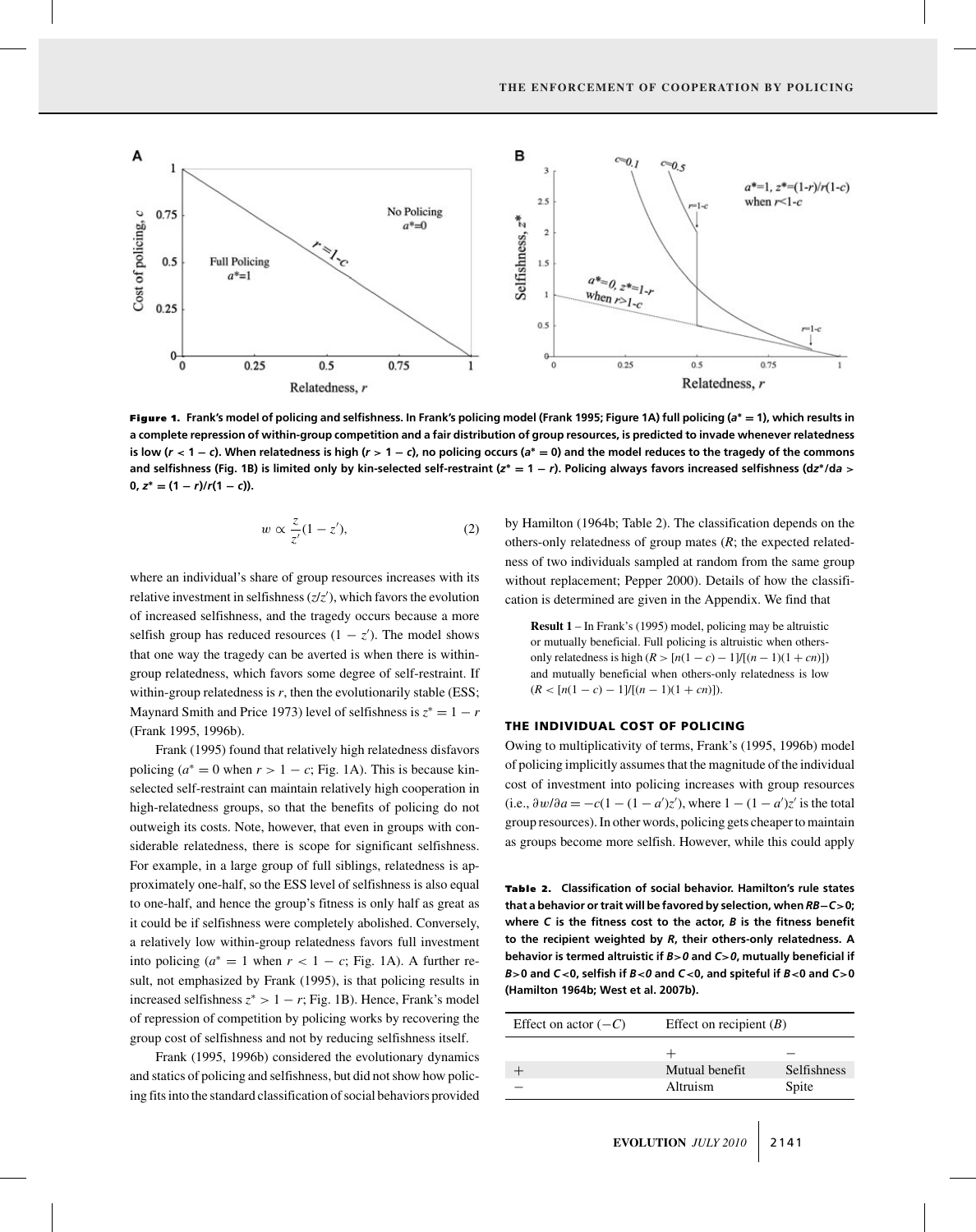

Figure 2. **Modified individual and group cost models. In Frank's model, the cost of policing was proportional to the value of group resources so high levels of selfishness were favored as they allowed vanishingly cheap policing. When the cost is adjusted to be proportional only to the level of policing an individual performs (i.e., ∂***w***/∂***a* **= −***c***, we assume here** *c* **= 0.1; Fig. 2A) policing is favored to invade only at intermediate relatedness (when** *r***(1 −** *r***) >** *c/b***). If the efficiency with which a policing behavior restores group resources is imperfect (***b* **< 1) intermediate levels of policing are favored (Fig. 2A) and when it invades, it always promotes self-restraint (d***z***∗/d***a* **<** 0,  $z^* = c/br$ ; Fig. 2B). This is in contrast to perfect policing ( $b = 1$ ,  $a = 1$ ), which favors increased selfishness ( $z^* \rightarrow (1 - r)/r$ ; Fig. 2B). When policing is not stable ( $a^* = 0$  is stable when  $r(1 - r) < c/b$ ), the model reduces to the tragedy of the commons ( $z^* = 1 - r$ ). As the efficiency **of a policing behavior at restoring group resources** *b* **is reduced, the ESS level of policing falls (d***a***∗/d***b* **< 0; see Appendix).**

in situations where the cost of policing is primarily manifested as a reduction in an individual's ability to compete for group resources, this seems unlikely to hold in general. In this section, we assume instead that policing requires a fixed investment of time or energy. The true relationship between the cost of policing and selfishness will depend on the biological details; our aim here is to illustrate the importance of such details and provide a base upon which more complex models that consider specific biological cases may be developed.

We make the marginal cost of policing a fixed proportion of group fitness ( $\partial w / \partial a = -c$ ), which we implement using a modified fitness function

$$
w \propto \left(a' + (1 - a')\frac{z}{z'}\right)(1 - (1 - a')z') - ca.
$$
 (3)

In the Appendix, we show that this leads to the following predictions:

**Result 2** – Full policing ( $a^* = 1$ ) is only favored at intermediate relatedness (specifically, when  $r(1 - r) > c$ ; Fig. 2A). At the extremes of relatedness  $(r(1 - r) < c)$ , policing cannot evolve and the model recovers the tragedy of the commons result  $(a^* = 0 \text{ and } z^* = 1 - r)$ . This is in contrast to Frank's (1995, 1996b) model, in which policing is favored at arbitrarily low relatedness.

**Result 3** – Full policing leads to greater selfishness ( $z^* = (1 - \frac{1}{z})$ *r*)/*r*; Fig. 1B) but is less than is predicted to occur for full policing in Frank's (1995, 1996b) model.

#### THE GROUP COST OF SELFISHNESS

Frank's (1995, 1996b, 2003) models assumed that policing fully recovers the loss of group fitness due to selfishness. This seems appropriate if policing removes the opportunity for individuals to behave selfishly (as in fair meiosis; (Leigh 1977). However, if policing simply works to remove the fitness benefits of selfishness, without directly suppressing selfishness itself (as in the eating of worker-laid eggs in honey bees, which does not directly prevent worker egg-laying but removes the benefits of doing this; Ratnieks et al. 2006), then we would expect selfishness to continue to incur some group-level cost even in the presence of full policing. We now develop the model described in the previous section to allow for a less than perfect efficiency of policing, with only a proportion *b* of the group fitness lost to selfishness being recovered by policing. In particular, we write

$$
w \propto \left( a' + (1 - a') \frac{z}{z'} \right) (1 - (1 - ba')z') - ca. \tag{4}
$$

We find that this adjustment impacts upon the model behavior in several ways (see Appendix for details)

**Result 4** – Full policing is never stable ( $a^*$  < 1; a full expression for  $a^*$  is given in the Appendix). This is in contrast to Frank's (1995, 1996b) model, in which full policing may be stable  $(a^* = 1)$ , and an intermediate level of policing is never stable.

**Result 5** – Reduced efficiency of policing (lower *b*) reduces the scope for policing to invade ( $a^* > 0$  only if  $r(1 - r) > c/b$ , see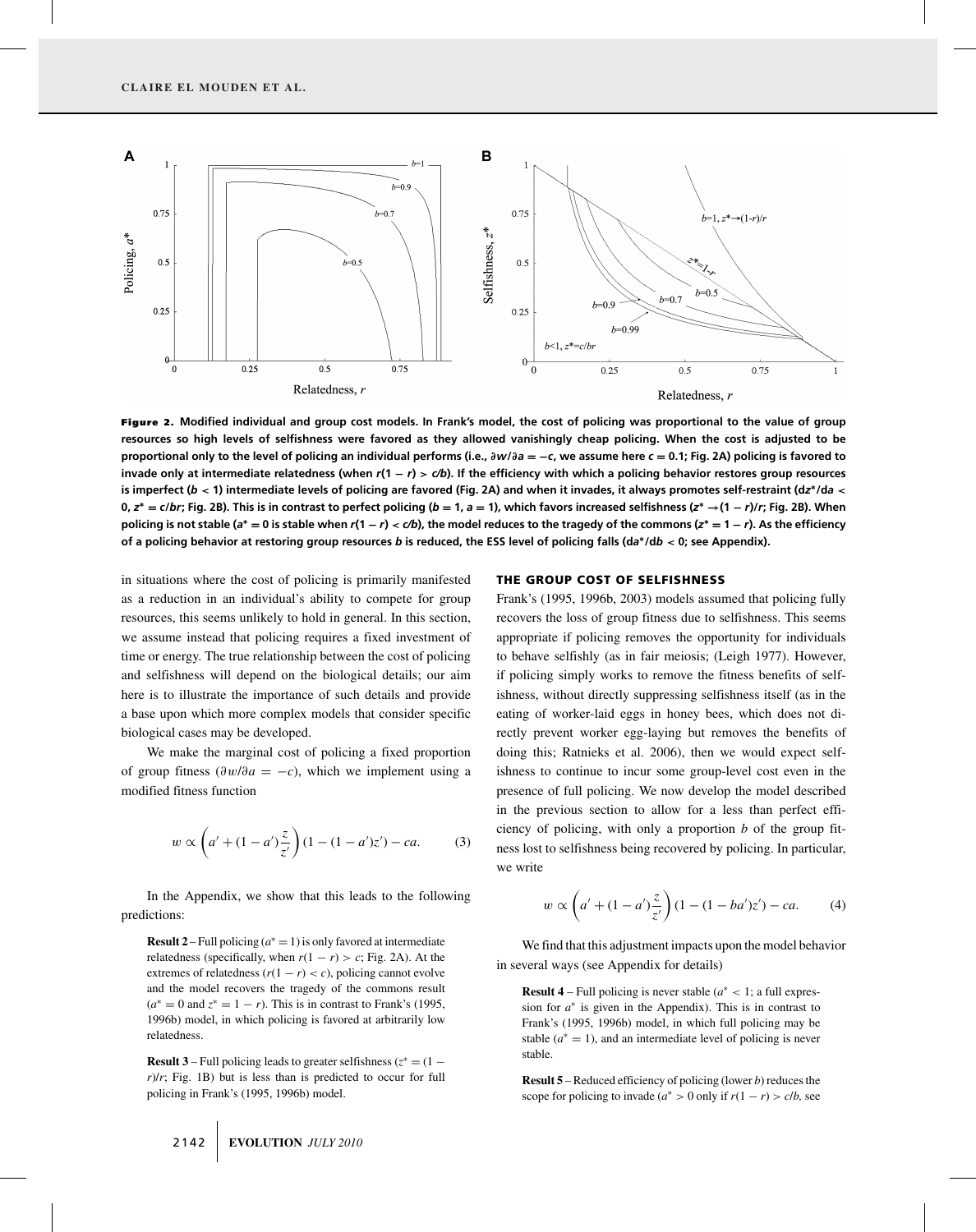Appendix for full expression of *a*∗) and leads to a lower ESS level of policing when it does invade  $(da^* / db > 0; Fig. 2A)$ .

**Result 6** – Policing is more readily maintained by selection than it initially evolves. The condition for invasion of policing (instability of  $a = 0$ ) is more stringent that the condition for an internal stable equilibrium to exist  $(0 < a^* < 1;$  Fig. 4).

**Result 7** – Policing promotes self-restraint  $(z^* < 1-r; Fig. 2B)$ . When there is policing, selfishness is  $z^* = c/rb$  which, in the region where policing can invade from rarity  $(r(1 - r))$ *c*/*b*, is lower than that which is obtained in the absence of policing  $(z^* = 1 - r)$ ). This is in contrast to Frank's (1995, 1996b) model, where policing always favors increased selfishness  $(z^* > 1 - r; Fig. 1B)$ 

**Result 8** – Policing is an altruistic behavior. This is in contrast to Frank's (1995, 1996b) model, in which policing can be either altruistic or mutually beneficial (see Result 1).

## DEMOGRAPHY AND POLICING—ILLUSTRATIVE **OVERVIEW**

Frank's (1995, 1996b) models consider the impact of whole-group relatedness (*r*) upon the coevolution of policing and cooperation, and our developments of this basic model reveal that an intermediate level of relatedness is crucial for policing to evolve. However, the ecological and demographic processes that lead to relatedness within groups can often also lead to intensified competition between relatives (reviewed by Queller 1992; West et al. 2002c), which has not been explicitly considered in Frank's models. For example, if individuals do not disperse far from where they were born (population viscosity, Hamilton 1964b), then relatives must compete more intensely for space and resources.

We extend the model developed in the previous section, by making explicit the impact of policing and selfishness upon fecundity, and by making explicit the impact of personal fecundity and the fecundity of competitors upon Darwinian fitness. We employ a "scale of competition parameter" (*s*; Frank 1998), which measures the extent to which an increase in an individual's fecundity leads to intensified competition within its social group. This approach has been useful for both theoretical (West et al. 2002c; West and Buckling 2003; Gardner and West 2004b, 2006; Gardner et al. 2009; Lively 2009; Gardner 2010) and empirical (West et al. 2001; Griffin et al. 2004; West et al. 2006; Kümmerli et al. 2009) studies of social evolution. Following the approach taken by those earlier studies, we define the fitness of an individual as

$$
w = \frac{F}{sF' + (1-s)\overline{F}},\tag{5}
$$

where  $F$  is the relative fecundity of the individual, and is given by

$$
F = \left(a' + (1 - a')\frac{z}{z'}\right)(1 - (1 - ba')z') - ca;\tag{6}
$$

 $F'$  is the average fecundity of the individuals in its social group,

and is given by

$$
F' = 1 - (1 - ba')z' - ca';\tag{7}
$$

and  $\bar{F}$  is the average fecundity of individuals over the whole population, and is given by

$$
\bar{F} = 1 - (1 - b\bar{a})\bar{z} - c\bar{a}.
$$
\n<sup>(8)</sup>

Thus the fitness of an individual is determined by their fecundity (*F*) relative to the fecundity of their competitors, a proportion *s* of which are locals (group mates, who have average fecundity  $F'$ ) and a proportion  $1 - s$  of which are random individuals drawn from the population as a whole (having average fecundity  $\bar{F}$ ). In the Appendix, we derive the following results:

**Result 9** – Local competition reduces the scope for policing to invade  $(a^* > 0$  when  $r(1 - r)[(1 - s)/(1 - rs)^2] > c/b$ , which is increasingly stringent as *s* increases; for *a*∗, see appendix). Increased local competition both narrows the range of relatedness values that favor the invasion of policing (d[*rmax* −  $r_{min}$ ]/ds < 0 where  $r_{max}$  and  $r_{min}$  are the maximum and minimum relatedness permitting policing to invade from rarity) and shifts this range to higher levels of relatedness  $dr_{max}/ds > 0$ ,  $dr_{min}/ds > 0$ ; Fig. 3A). When competition is entirely local ( $s =$ 1) policing is never favored. Policing is still maintained more readily than it invades (Fig. 4).

**Result 10** – Increased local competition leads to higher selfishness ( $dz^*/ds > 0$ ). In the absence of policing  $z^* = (1$ *r*)/(1-*rs*) which rises from  $z^* = 1 - r$  when  $s = 0$  to  $z^* = 1$ when  $s = 1$ . As before, policing promotes self-restraint ( $z^* =$  $c(1 - rs)/br(1 - s)$  in the region where it can invade from  $\text{rarity (when } r(1 - r)[(1 - s)/(1 - rs)^2] > c/b).$ 

Queller (1994) suggested that the effects of local competition can be easily accounted for by redefining relatedness so that it measures genetic similarity of two individuals with respect to their "economic neighborhood" (the arena in which they compete) rather than the with respect to the population as a whole. The condition for policing  $r(1 - r)[(1 - s)/(1 - rs)^2] > c/b$ may be rewritten as  $\rho(1 - \rho) > c/b$  by substituting whole-group relatedness, *r*, with Queller's relatedness  $\rho = (r - sr)/(1 - sr)$ (see also Gardner and West 2006). Queller's relatedness captures both the genetic structure of a population (relatedness, *r*) and the effect of changing the scale of competition (*s*), with Queller's relatedness being an increasing function of the former (∂ρ/∂*r* > 0) and a decreasing function of the latter (∂ρ/∂*s* < 0). Results 9 and 10 may be derived from the basic model results (Results 2, 4–7) by substituting "*r*" with "ρ." If competition is entirely local, regardless of the genetic relatedness, there is no incentive to perform cooperative behaviors as all group members are valued equally (i.e., when  $s = 1$ ,  $\rho = 0$ ). This is why the effect of kinselected self-restraint on selfishness disappears as competition becomes localized, which then confines policing to higher levels of relatedness.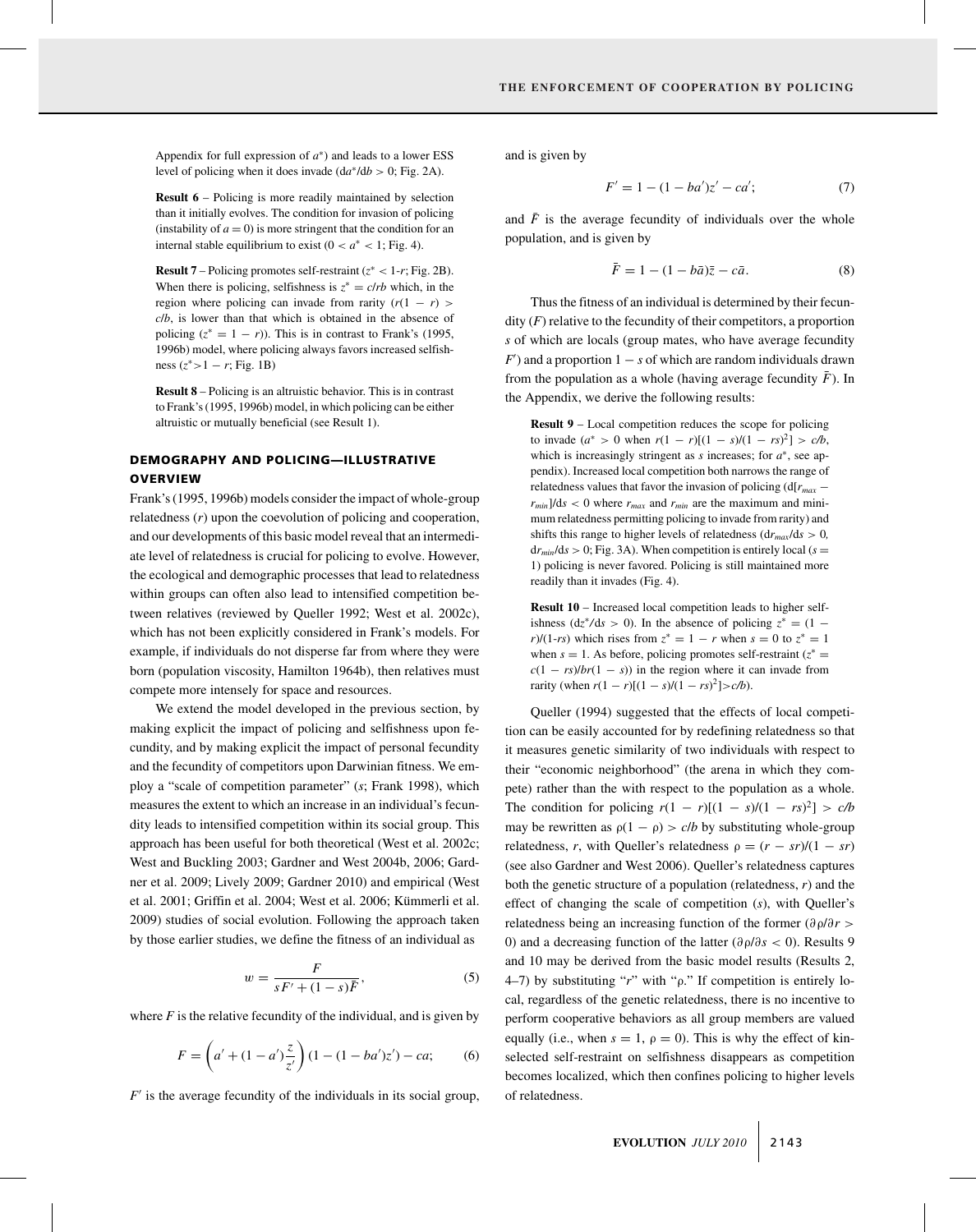

Figure 3. Policing and demography. Increased local competition reduces the scope for policing (a\* > 0 when  $r(1-r)[(1-s)/(1-rs)^2]$  >  $c/b$ . In the open model (Fig. 3A, where we assume  $c = 0.01$ ,  $b = 0.7$ ), as the scale of competition ( $s$ ) increases, policing is restricted to **higher, narrower levels of relatedness. When** *s* **= 0, policing is equal to the line for** *b* **= 0.7 in Fig. 2A. In the Island model (Fig. 3B, where we assume** *c* **= 0.1), which considers a population subdivided into groups of size** *n* **with migration occurring between them, we find that policing invades less readily in larger groups (** $a^*$  **> 0 when**  $(n - 1)/n^2$  **>**  $c/b$ **).** 



Figure 4. **Policing and demography—stability analysis. A numerical investigation (following the methodology of Otto and Day 2007, pp. 237–242) shows that the condition for maintenance of policing is less stringent than the condition for it to increase from rarity. The gray zone indicates that both policing (***a***<sup>∗</sup> > 0) and no policing (***a***<sup>∗</sup> = 0) are stable (i.e., policing can be maintained but cannot invade);** white indicates that zero policing is unstable (can invade and can be maintained, which is when  $c/b < r(1 - r)[(1 - s)/(1 - rs)^2]$ ); black **indicates that policing cannot invade nor be maintained (***a***<sup>∗</sup> = 0). The island-model stability results can be calculated from the openmodel** results as  $s = (1 - m)^2$  and  $r = 1/[n - (n - 1)s]$ . They illustrate that once present, policing can be maintained in much larger groups **(plotted for**  $n = 5$  **and**  $n = 50$ **).**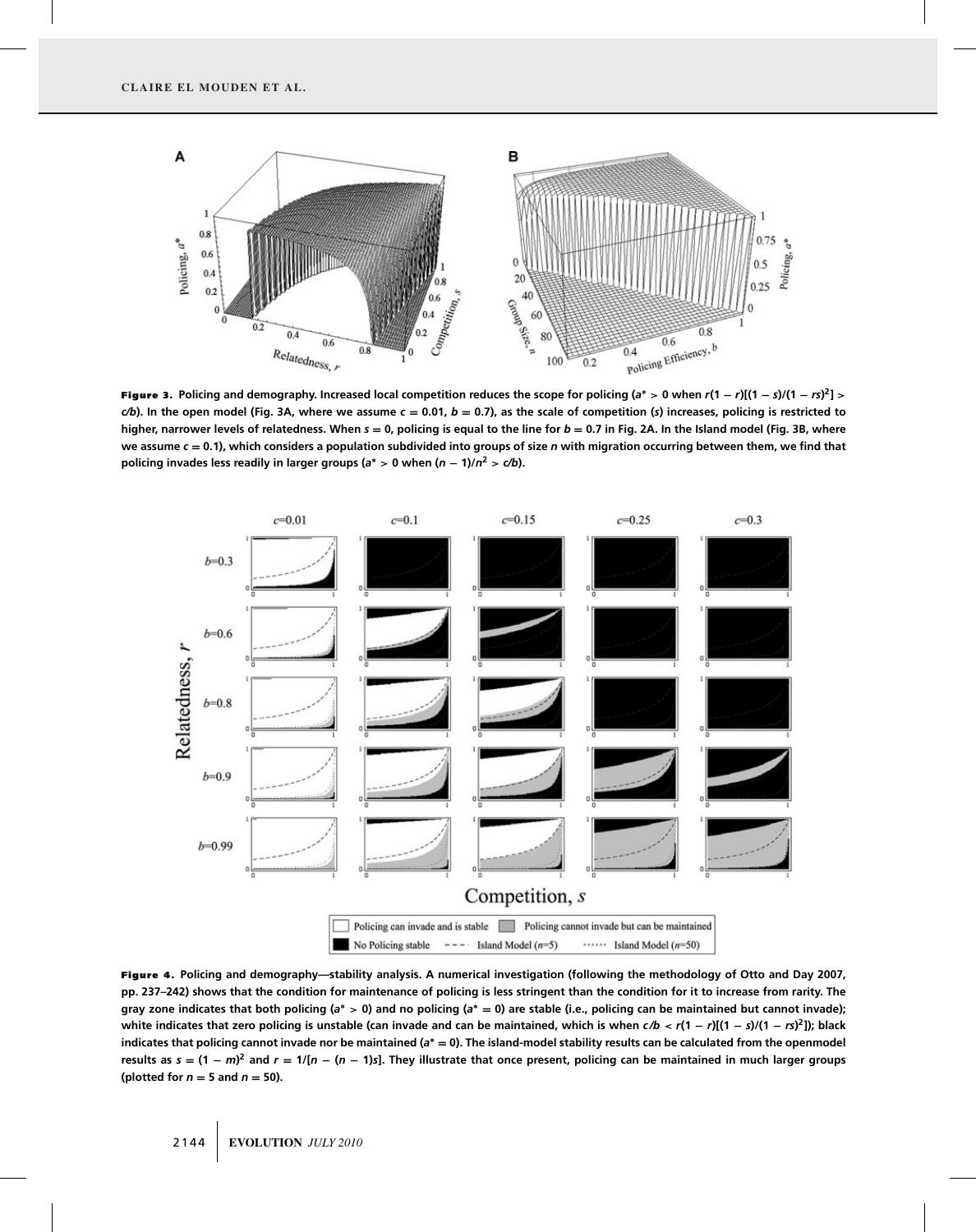#### DEMOGRAPHY AND POLICING—ISLAND MODEL

In the previous section, we provided an illustrative overview of how intensified kin competition impacts the coevolution of policing and cooperation. This revealed that, all else being equal, increased competition reduces the scope for policing and selfrestraint to evolve. In particular, we examined the impact of increased kin competition (*s*) under the assumption of fixed relatedness (*r*). However, the same demographic processes may determine the degree of relatedness and kin competition, so it can be misleading to consider the effects of changing the value of either of these quantities in isolation. Here, we explicitly consider the codependency of relatedness and kin competition in a specific infinite island model setting (Wright 1931). The model assumes that an infinite population of asexual haploid individuals compete for resources in groups of size *n*. The relative fecundity of an individual is determined by its success in social interactions within the group (as in eqs. 6–8). Individuals then have a very large number of offspring  $(K)$  proportional to their fecundity, of which a proportion *m* migrate to randomly chosen groups and a proportion 1 − *m* remain in the natal group. We assume that parents die at each generation and that dispersing individuals will not find relatives in their new group. In the next generation, native and immigrant individuals compete in every group for the *n* breeding spots. The fitness of an individual is determined by its success relative to others in its group. In the Appendix, we show that

**Result 11** – The migration rate *m* has no net effect on the evolution of policing  $\left(\frac{da^*}{dm} = \frac{dz^*}{dm} = 0\right)$ . Decreasing the migration rate both increases relatedness  $(r = 1/(n - (n -$ 1)(1 − *m*) 2, so d*r*/d*m* < 0) and also increases local competition  $(s = (1 - m)^2, ds/dm < 0)$ . However these effects have no net impact on Queller's relatedness ρ, which is the relatedness of an individual to its social partners relative to its competitors, (substituting the island model values for *r* and *s* into ρ gives an effective relatedness of  $\rho = 1/n$  which is not a function of *m*).

**Result 12** – Increasing group size disfavors the invasion of policing (policing can increase from rarity when  $(n - 1)/n^2$  > *c/b,* in large groups this is approximately when  $b/c > n$ , for *a*<sup>∗</sup> see Appendix; Fig. 3B). The larger the group, the lower the whole-group relatedness (which falls from  $r = 1$  when the group size  $n = 1$  to  $r \to 0$  as  $n \to \infty$ ) and the higher the selfishness. Policing is maintained in larger groups more readily than it invades in them (Fig. 4). In the absence of policing, selfishness is stable at  $z^* = (n - 1)/n$  and as before, in the region in which policing can invade, it always promotes self-restraint, given by  $z^* = cn/b$ .

# *Discussion*

Group-benefits driven policing—enforcement of fairness in the distribution of resources among group mates—has been regarded as a potentially important mechanism for the evolution of cooperation and the major transitions in evolution (Leigh 1977; Alexander 1987; Frank 2003; Gardner and Grafen 2009). In this article, we have examined Frank's (1995, 1996b) model of policing, which was developed to provide a general overview of group-benefits driven policing theory. The basic predictions of his model were that policing evolves most readily when within-group relatedness is low, that this leads to an increase in selfishness and that, when it does evolve, policing will completely abolish competition among group mates (Fig. 1). However, his model implicitly assumes that the individual cost of investment into policing falls as group selfishness increases, and also that policing totally recovers any loss of group fitness due to selfishness—even though individuals continue to invest in selfishness. We have examined the consequences of relaxing these assumptions and find these basic results are changed substantially. Specifically, we find that policing does not evolve when relatedness is low (Fig. 2A), favors a reduction in individual selfishness (Fig. 2B), cannot repress all within-group conflict (i.e.,  $a^*$  < 1; Fig. 2A), is easier to maintain at lower relatedness than to initially evolve (Fig. 4), and is altruistic.

We also examined the consequences of placing groupbenefits policing in its proper demographic context. We have shown that within-group relatedness is crucial for policing to be favored, and yet the demographic processes that can generate within-group relatedness may also lead to intensified kin competition, which has not been considered explicitly in previous models. We found that, in general, an increased competition for resources within groups leads to a reduction in policing. Further, in the context of Wright's (1931) infinite island model, we found that the relatedness-inflating effects of low migration exactly cancel the associated increase in local competition, so the evolution of policing is solely dependent upon group size, with larger groups disfavoring policing (Fig. 3B). In short, all of our model developments reduce the scope for policing to invade from rarity. However, our results also show that policing is easier to maintain than it is to evolve, specifically that it is stable at lower relatedness (i.e., in larger groups; Fig. 4). This result mirrors previous work on the evolution of punishment and cooperation which showed that punishment is maintained more readily than it initially evolves (Gardner and West 2004a).

We found that group-benefits policing requires intermediate relatedness within groups to be favored by natural selection. We emphasize that this refers to the "whole-group" relatedness, which includes the relatedness of the individual to itself, and not the "others-only" relatedness, which is the relatedness between social partners (Pepper 2000). Thus, the model could be applied to study policing in interspecific mutualisms, where a host individual is not genetically related to its symbiont(s), but nevertheless could reap the benefits of policing its social partners (mediated through nonzero whole-group relatedness). Our model predicts policing evolves most readily when whole-group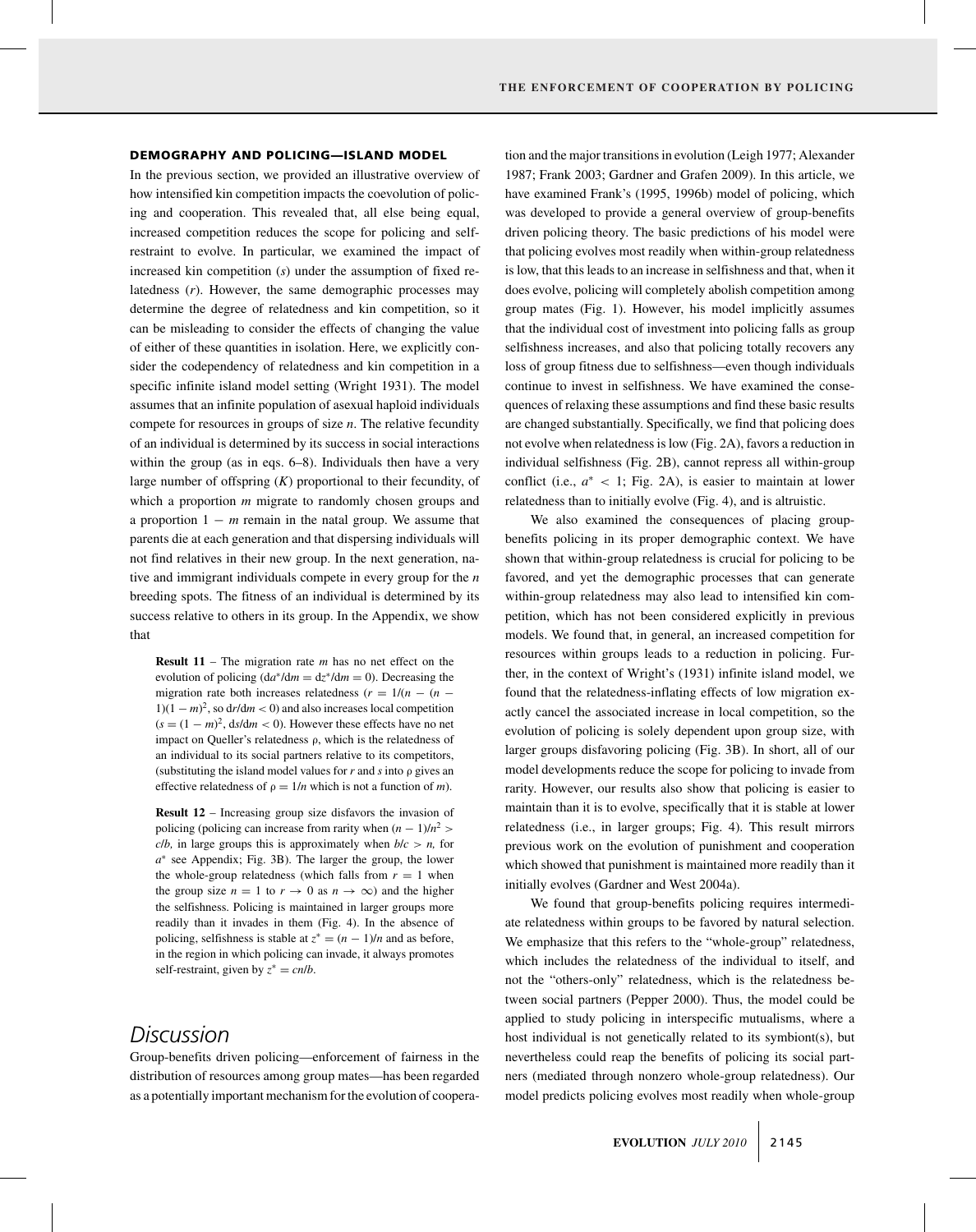relatedness is one-half, which is obtained when unrelated partners are in a 1:1 relationship or when one individual forms a symbiosis with a clonal group. However, our model is not intended to fully capture the biology of mutualisms. Importantly, it treats all individuals as equivalent, incurring the same costs and benefits for the same investments into policing and selfishness, whereas realworld mutualisms bring nonequivalent individuals from different species together in a complementary relationship. Development of this basic policing model to explicitly incorporate the biology particular to mutualisms represents an important direction for future research (Murray 1985; West et al. 2002a,b; Yu et al. 2004; Foster and Wenseleers 2006).

Group-benefits driven policing may have been important in human evolution (Bowles 2006). As policing is maintained more readily than it invades, it could have evolved at a time when humans lived in small tightly knit groups and then been retained as much larger societies developed, particularly if social norms allowed the cost of policing to be reduced. To investigate the evolution of social behaviors in humans, the effect of both population structure and cultural transmission (if they are culturally inherited) on their evolution must be understood. Whilst the importance of cultural transmission in enhancing/limiting selection for cooperation has received considerable attention (Boyd and Richerson 1985; Henrich and Boyd 1998; Henrich and Gil-White 2001; Richerson 2005; Lehmann and Feldman 2008; Lehmann et al. 2008), the importance of population structure has not. For example, budding dispersal, where groups migrate to new territories (the "tribe-splitting" model of Haldane 1932) may be a better description of human population movements than the basic island model used here (which assumes individuals disperse independently). Both theoretical and empirical work (Gardner and West 2006; Lehmann et al. 2006; Kümmerli et al. 2009) show that budding dispersal favors the evolution of cooperation. This illustrates the importance of considering whether models capture the details of human population structure when investigating the evolution of behaviors such as policing. Extending the island model (Wright 1931; Taylor 1992) to study policing in a demographic context that more accurately reflects the structure of human Palaeolithic society is an important task for the future.

In this article, we have focused upon models of policing that work owing to group benefits (following Leigh 1977; Alexander 1987; Frank 2003). However, group benefits are not necessary for policing to be favored and for policing to favor cooperation. Perhaps the best understood policing system, from a theoretical and empirical standpoint, is that of honey bees and other hymenoptera. Here, workers prevent the rearing of eggs laid by other workers by eating them upon discovery, and this has been shown to reduce the extent to which workers do lay eggs (Wenseleers et al. 2004a,b). The selective force favoring policing in such cases is the nepotistic interests of the egg-eating workers, who value queenlaid unfertilized eggs above worker-laid unfertilized eggs, because they are more genetically related to the former than to the latter (Ratnieks 1988; Ratnieks and Visscher 1989; Wenseleers et al. 2005; Wenseleers and Ratnieks 2006; Ratnieks and Helanterä 2009). Consequently, this egg-eating behavior can evolve even when it does not provide a colony-level benefit (Wenseleers et al. 2004a,b). However, such policing can also provide colony-level benefits, which can maintain policing even in cases in which there are not relatedness asymmetries (Martin et al. 2002).

How do our results relate to our understanding of the major evolutionary transitions? A major transition can occur when individuality shifts from a lower to higher level (Buss 1987; Maynard Smith and Szathmary 1995; Queller 2000). For such transitions to be possible, internal conflict must be resolved (Frank 2003). This can occur owing to clonality of individuals within social groups, or if there is a total repression of within-group competition (Buss 1987; Maynard Smith and Szathmary 1995; Gardner and Grafen 2009). Policing has been suggested as a potentially important factor in driving major transitions (Frank 1995, 1996a,b, 2003; Ratnieks and Helanterä 2009). We suggest caution, as this may depend upon whether policing evolves via group-benefits or kin discrimination, and as the extent to which individuals can discover other ways to pursue their selfish interests. This suggestion is consistent with recent work on social insects, which suggests lifetime monogamy (which leads to high within-colony relatedness) was an essential step in the evolution of eusociality (Boomsma 2007, 2009; Hughes et al. 2008). It appears that worker policing was only important after eusociality became irreversible as a means to limit within-colony reproductive conflicts that emerged as queens began mate multiply (Ratnieks et al. 2006; Ratnieks and Wenseleers 2008). More generally, this emphasizes how the origin versus the maintenance evolution of cooperation behaviors can involve different selective forces (West et al. 2007a).

To conclude, we have shown that policing mechanisms that enforce the fair sharing of group resources may be harder to evolve than previously thought. We show that contrary to previous suggestions, policing can be disfavored at low relatedness. Furthermore policing may not result in a complete repression of within-group competition. This suggests group-benefits driven policing may be of only limited importance in major transitions. Major tasks for the future include the study of policing in different demographies, particularly with reference to humans and understanding the role of policing in intraspecific mutualisms.

#### ACKNOWLEDGMENTS

We thank S. Frank, R. Kümmerli, H. Helanterä, D. Roze, and an anonymous reviewer for very useful discussion and comments on the manuscript, and the BBSRC, the ERC, and Royal Society for funding.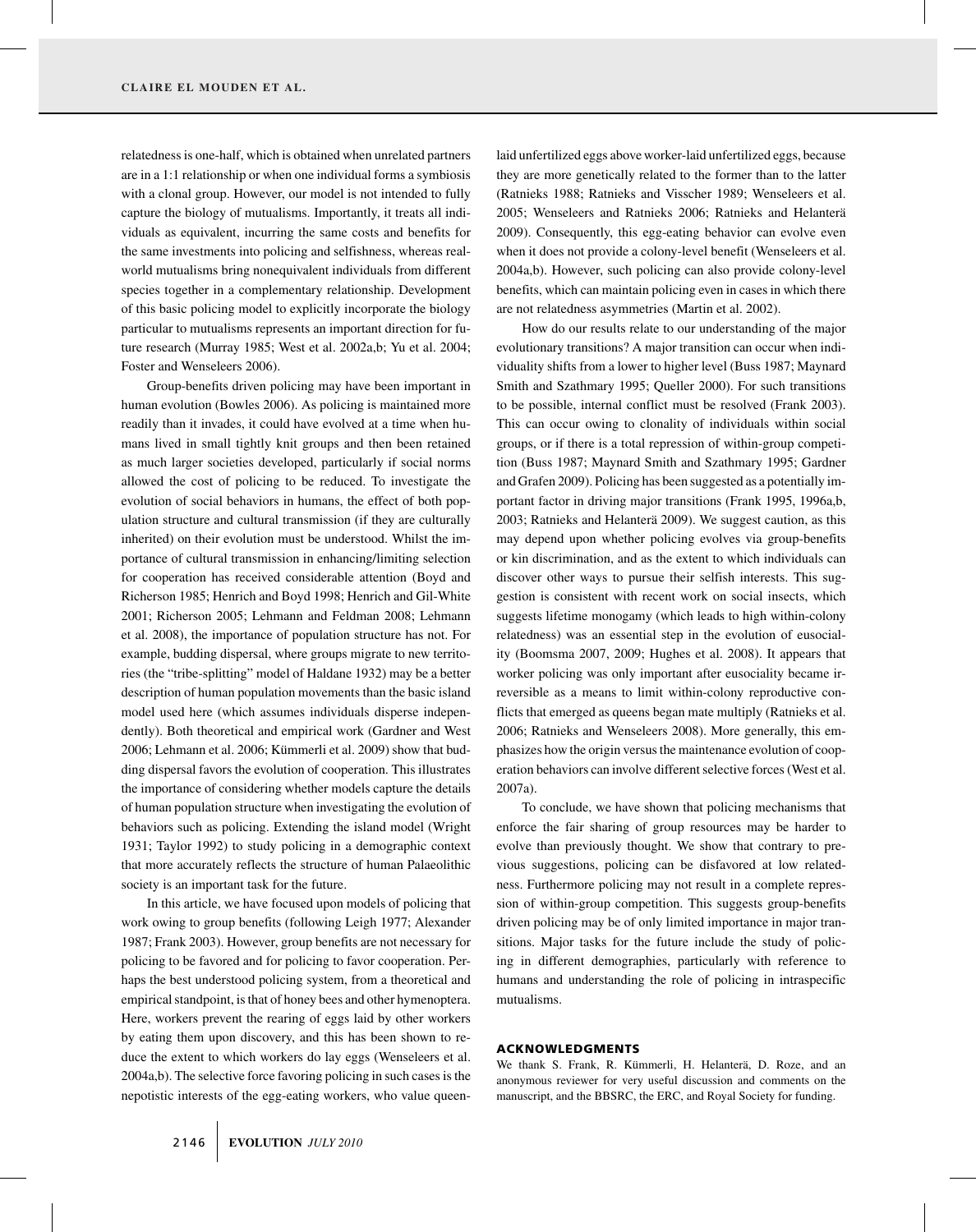#### LITERATURE CITED

- Alexander, R. D. 1987. The biology of moral systems. Aldine de Gruyter, New York.
- Binmore, K. 1994. Game theory and the social contract Volume 1: playing fair. MIT Press, Cambridge, MA.

———. 1998. Game theory and the social contract Volume 2: just playing. MIT Press, Cambridge, MA.

- Boomsma, J. J. 2007. Kin selection versus sexual selection: why the ends do not meet. Curr. Biol. 17:R673–R683.
	- ———. 2009. Lifetime monogamy and the evolution of eusociality. Proc. R. Soc. Lond. B 364:3191–3207.
- Bowles, S. 2006. Group competition, reproductive leveling, and the evolution of human altruism. Science 314:1569–1572.
- Boyd, R., and P. J. Richerson. 1985. Culture and the evolutionary process. Univ. of Chicago Press, Chicago.
- ———. 2005. The origin and evolution of cultures. Oxford Univ. Press, Oxford.
- Buss, L. 1987. The Origin of Individuality. Princeton Univ. Press, Princeton, NJ.
- Darwin, C. 1859. On the origin of species by means of natural selection, or, the preservation of favoured races in the struggle for life. John Murray, London, UK.
- Fisher, R. A. 1930. The genetical theory of natural selection. Clarendon, Oxford.
- Foster, K. R., and T. Wenseleers. 2006. A general model for the evolution of mutualisms. J. Evol. Biol. 19:1283–1293.
- Frank, S. A. 1995. Mutual policing and repression of competition in the evolution of cooperative groups. Nature 377:520–522.
- ———. 1996a. Models of parasite virulence. Q. Rev. Biol. 71:37–78.
- ———. 1996b. Policing and group cohesion when resources vary. Anim. Behav. 52:1163–1169.
- ———. 1998. Foundations of social evolution, Princeton Univ. Press, Princeton, NJ.
- ———. 2003. Repression of competition and the evolution of cooperation. Evolution 57:693–705.
- ———. 2009. Evolutionary foundations of cooperation and group cohesion. Pp. 3–40 *in* S. A. Levin ed. Games, groups, and the global good. Springer-Verlag, Berlin.
- ———. 2010. Demography and the tragedy of the commons. J. Evol. Biol. 23:32–39.
- Gardner, A. 2010. Sex-biased dispersal of adults mediates the evolution of altruism among juveniles. J. Theor. Biol. 262:339–345.
- Gardner, A., and S. A. West. 2004a. Cooperation and punishment, especially in humans. Am. Nat. 164:753–764.
- -. 2004b. Spite and the scale of competition. J. Evol. Biol. 17:1195– 1203.
- -. 2006. Demography, altruism, and the benefits of budding. J. Evol. Biol. 19:1707–1716.
- Gardner, A., and A. Grafen. 2009. Capturing the superorganism: a formal theory of group adaptation. J. Evol. Biol. 22:659–671.
- Gardner, A., A. Arce, and J. Alpedrinha. 2009. Budding dispersal and the sex ratio. J. Evol. Biol. 22:1036–1045.
- Goto, R., T. Okamoto, E. T. Kiers, A. Kawakita, and M. Kato. 2010. Selective flower abortion maintains moth cooperation in a newly discovered pollination mutualism. Ecology Letters 13:321– 329.
- Griffin, A. S., S. A. West, and A. Buckling. 2004. Cooperation and competition in pathogenic bacteria. Nature 430:1024–1027.
- Haldane, J. B. S. 1932. The causes of evolution. Longmans. New York.
- Hamilton, W. D. 1963. The evolution of altruistic behaviour. Am. Nat. 97:354– 356.
- ———. 1964a. The genetical evolution of social behaviour I. J. Theor. Biol.  $7.1 - 16$
- $-$ . 1964b. The genetical evolution of social behaviour, I & II. J. Theor. Biol. 7:1–52.
- ———. 1966. The moulding of senescence by natural selection. J. Theor. Biol. 12:12–45.
- ———. 1970. Selfish and spiteful behaviour in an evolutionary model. Nature 228:1218–1220.
- Hardin, G. 1968. The tragedy of the commons. Science 162:1243–1248.
- Henrich, J., and R. Boyd. 1998. The evolution of conformist transmission and the emergence of between-group differences. Evol. Hum. Behav. 19:215–241.
- Henrich, J., and F. J. Gil-White. 2001. The evolution of prestige freely conferred deference as a mechanism for enhancing the benefits of cultural transmission. Evol. Hum. Behav. 22:165–196.
- Hughes, W. O. H., B. P. Oldroyd, M. Beekman, and F. L. W. Ratnieks. 2008. Ancestral monogamy shows kin selection is the key to the evolution of eusociality. Science 320:1213–1216.
- Jandér, C. K., and E. A. Herre. 2010. Host sanctions and pollinator cheating in the fig treefig-wasp mutualism. Proc. R. Soc. B. doi: 10.1098/rspb.2009.2157. *In press*.
- Kiers, E. T., and M. G. A. Van Der Heijden. 2006. Mutualistic stability in the arbuscular mycorrhizal symbiosis: exploring hypotheses of evolutionary cooperation. Ecology 87:1627–1636.
- Kiers, E. T., R. A. Rousseau, S. A. West, and R. F. Denison. 2003. Host sanctions and the legume-rhizobium mutualism. Nature 425:78–81.
- Kümmerli, R., A. Gardner, S. A. West, and A. S. Griffin. 2009. Limited dispersal, budding dispersal and cooperation: an experimental study. Evolution 63:939–949.
- Lehmann, L., and M. W. Feldman. 2008. The co-evolution of culturally inherited altruistic helping and cultural transmission under random group formation. Theor. Popul. Biol. 73:506–516.
- Lehmann, L., and L. Keller. 2006. The evolution of cooperation and altruism. A general framework and classification of models. J. Evol. Biol. 19:1365–1378.
- Lehmann, L., N. Perrin, and F. Rousset. 2006. Population demography and the evolution of helping behaviours. Evolution 60:1137–1151.
- Lehmann, L., L. Keller, S. A. West, and D. Roze. 2007. Group selection and kin selection. Two concepts but one process. Proc. Natl. Acad. Sci. USA 104:6736–6739.
- Lehmann, L., M. W. Feldman, and K. R. Foster. 2008. Cultural transmission can inhibit the evolution of altruistic harming. Am. Nat. 172:12–24.
- Leigh, E. G. 1971. Adaptation and diversity. Cooper, San Francisco.
- -. 1977. How does selection reconcile individual advantage with the good of the group? Proc. Nat. Acad. Sci. USA 74:4542–4546.
- Lively, C. 2009. Local host competition in the evolution of virulence. J. Evol. Biol. 22:1268–1274.
- Martin, S. J., M. Beekman, T. C. Wossler, and F. L. W. Ratnieks. 2002. Parasitic worker honey bees, *Apis mellifera capensis*, evade policing. Nature 415:163–165.
- Maynard Smith, J. 1964. Group selection and kin selection. Nature 201:1145– 1147.
- Maynard Smith, J., and G. R. Price. 1973. The logic of animal conflict. Nature 246:15–18.
- Maynard Smith, J., and E. Szathmary. 1995. The major transitions in evolution. W.H. Freeman, Oxford.
- Murray, M. G. 1985. Figs (*Ficus* spp.) and fig wasps (*Chalcidoidea*, *Agaonidae*): hypotheses for an ancient symbiosis. Biol. J. Linn. Soc. 26:69–81.
- Ostrom, E. 1990. Governing the commons: the evolution of institutions for collective action. Cambridge Univ. Press, New York.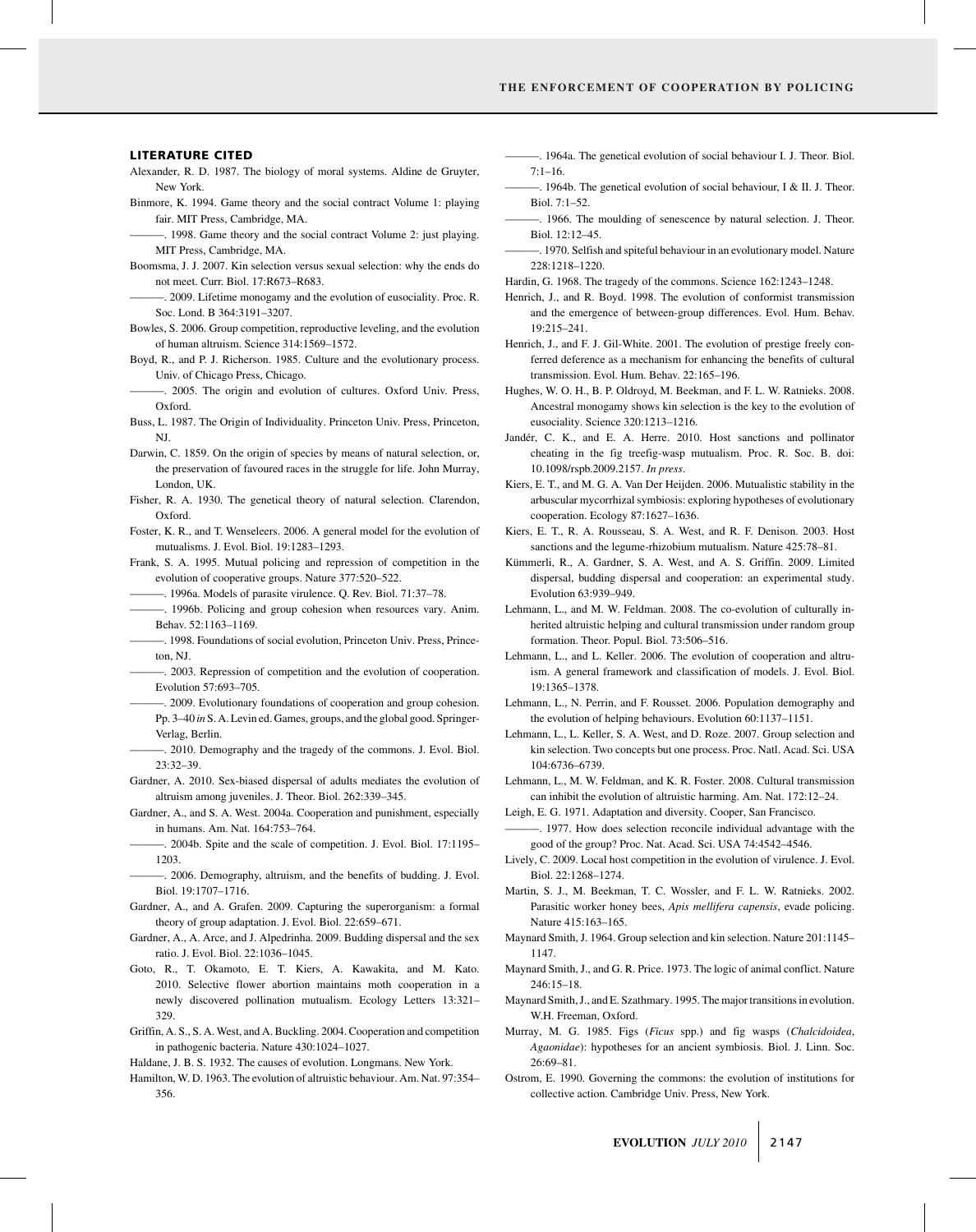- Otto, S. P., and T. Day. 2007. A biologist's guide to mathematical modeling in ecology and evolution. Princeton Univ. Press, Princeton, NJ.
- Pellmyr, O. 2003. Yuccas, yucca moths, and coevolution: a review. Ann. Mo. Bot. Gard. 90:35–55.
- Pellmyr, O., and C. J. Huth. 1994. Evolutionary stability of mutualism between yuccas and yucca moths. Nature 372:257–260.
- Pepper, J. W. 2000. Relatedness in trait group models of social evolution. J. Theor. Biol. 206:355–368.
- Price, G. R. 1970. Selection and covariance. Nature 227:520–521.
- Queller, D. C. 1992. Does population viscosity promote kin selection? Trend. Ecol. Evol. 7:322–324.
- ———. 1994. Genetic relatedness in viscous populations. Evol. Ecol. 8:70– 73.
- ———. 2000. Relatedness and the fraternal major transitions. Phil. Trans. R. Soc. Lond. B 355:1647–1655.
- Ratnieks, F. L.W. 1988. Reproductive harmony via mutual policing by workers in eusocial Hymenoptera. Am. Nat. 132:217–236.
- Ratnieks, F. L. W. H., and H. Helanterä. 2009. The evolution of extreme altruism and inequality in insect societies. Proc. R. Soc. Lond. B 364:3169– 3179.
- Ratnieks, F. L. W., and P. K. Visscher. 1989. Worker policing in the honeybee. Nature 342:796–797.
- Ratnieks, F. L. W., and T. Wenseleers. 2008. Altruism in insect societies and beyond: voluntary or enforced? Trends Ecol. Evol. 23:45–52.
- Ratnieks, F. L. W., K. R. Foster, and T. Wenseleers. 2006. Conflict resolution in insect societies. Annu. Rev. Entomol. 51:581–608.
- Sachs, J. L., U. G. Mueller, T. P. Wilcox, and J. J. Bull. 2004. The evolution of cooperation. Q. Rev. Biol. 79:135–160.
- Taylor, P. D. 1992. Altruism in viscous populations—an inclusive fitness model. Evol. Ecol. 6:352–356.
- ———. 1996. The selection differential in quantitative genetics and ESS models. Evolution 50:2106–2110.
- Taylor, P. D., and S. A. Frank. 1996. How to make a kin selection model. J. Theor. Biol. 180:27–37.
- Taylor, P. D., G. Wild, and A. Gardner. 2007. Direct fitness or inclusive fitness: how shall we model kin selection. J. Evol. Biol. 20:301–309.
- Wenseleers, T., and F. L. W. Ratnieks. 2006. Comparative analysis of worker reproduction and policing in eusocial Hymenoptera supports relatedness theory. Am. Nat. 168: E163–E179.
- Wenseleers, T., A. G. Hart, and F. L. W. Ratnieks. 2004a. When resistance is useless: policing and the evolution of reproductive acquiescence in insect societies. Am. Nat. 164:E154–E167.
- Wenseleers, T., H. Helanterä, A. Hart, and F. L. W. Ratnieks. 2004b. Worker reproduction and policing in insect societies: an ESS analysis. J. Evol. Biol. 17:1035–1047.
- Wenseleers, T., N. S. Badcock, K. Erven, A. Tofilski, F. S. Nascimento, A. G. Hart, T. A. Burke, M. E. Archer, and F. L. W. Ratnieks. 2005. A test of worker policing theory in an advanced eusocial wasp, *Vespula rufa*. Evolution 59:1306–1314.
- West, S. A., and A. Buckling. 2003. Cooperation, virulence and siderophore production in bacterial parasites. Proc. R. Soc. Lond. B 270:37– 44.
- West, S. A., M. G. Murray, C. A. Machado, A. S. Griffin, and E. A. Herre. 2001. Testing Hamilton's rule with competition between relatives. Nature 409:510-513.
- West, S. A., E. T. Kiers, E. L. Simms, and R. F. Denison. 2002a. Sanctions and mutualism stability: why do rhizobia fix nitrogen? Proc. R. Soc. Lond. B 269:685–694.
- West, S. A., E. T. Kiers, I. Pen, and R. F. Denison. 2002b. Sanctions and mutualism stability: when should less beneficial mutualists be tolerated? J. Evol. Biol. 15:830–837.
- West, S. A., I. Pen, and A. S. Griffin. 2002c. Cooperation and competition between relatives. Science 296:72–75.
- West, S. A., A. Gardner, D. M. Shuker, T. Reynolds, M. Burton-Chellow, E. M. Sykes, M. A. Guinnee, and A. S. Griffin. 2006. Cooperation and the scale of competition in humans. Curr. Biol. 16:1103– 1106.
- West, S. A., A. S. Griffin, and A. Gardner. 2007a. Evolutionary explanations for cooperation. Curr. Biol. 17:R661–R672.
- ———. 2007b. Social semantics: altruism, cooperation, mutualism, strong reciprocity and group selection. J. Evol. Biol. 20:415–432.
- Wright, S. 1931. Evolution in Mendelian populations. Genetics 16:97– 159.
- Yu D. W., J. Ridley, E. Jousselin, E. A. Herre, S. G. Compton, J. M. Cook, J. C. Moore, G. D. Weiblen 2004. Oviposition strategies, host coercion and the stable exploitation of figs by wasps. Proc. R. Soc. Lond. B 271:1185–1195.

Associate Editor: S. Gandon

# *Appendix*

#### FRANK'S MODEL OF SELFISHNESS AND POLICING

Here, we analyze the dynamics and statics of Frank's (1995) model of the coevolution of selfishness and policing, deriving the results stated in the main text. In the context of this model, the average fitness of an individual is given by equation (1) of the main text. The direction of selection acting upon any trait is given by the marginal fitness with respect to that trait, that is, dw/d*z* and dw/d*a* for selfishness and policing, respectively. These derivatives may be separated into partial derivatives, describing the effect of an individual's trait value, and the effect of the average trait value of its group, on this individual's fitness, using the chain rule methodology of Taylor and Frank (1996; see also Frank 1995, 1996b, 2003; Taylor 1996; Taylor et al. 2007). This gives  $dw/dz = \partial w/\partial z + r \partial w/\partial z'$  and  $dw/da = \partial w/\partial a + r \partial w/\partial a'$ , where  $r = \frac{dz}{dz} = \frac{da'}{da}$  is the kin-selection coefficient of (whole-group) relatedness (Taylor and Frank 1996; Pepper 2000), or

 $\frac{dw}{dz} = (1 - a) \left( \frac{(1 - r)(1 - (1 - a)z)}{z} - r(1 - ca) \right),$  (A1)

and:

$$
\frac{dw}{da} = rz(1 - ca) - c(1 - (1 - a)z). \tag{A2}
$$

First, we consider the evolution of selfishness in the absence of policing  $(a = 0)$ . Evaluating the RHS of equation  $(A1)$  at  $a = 0$  and  $z \rightarrow +0$  gives  $+\infty$ , which is positive and hence selfishness is always favored in the absence of policing. The ESS level of selfishness *z*<sup>∗</sup> is determined by setting the right-hand side of equation (A1) to zero and solving for *z*; in the absence of policing ( $a = 0$ ), this gives  $z^* = 1 - r$ . More generally, holding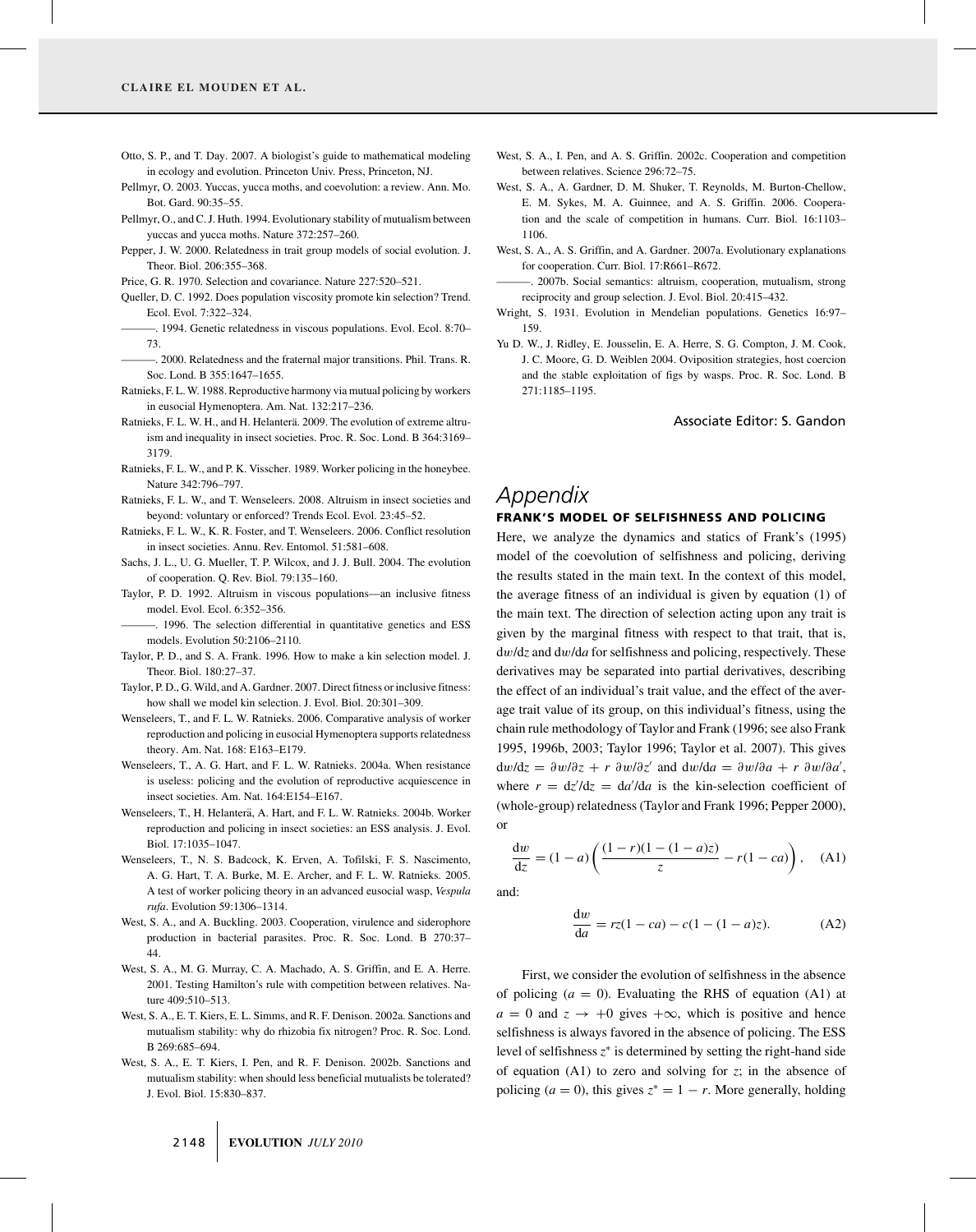the level of policing fixed at *a*, the ESS level of selfishness is given by  $z^* = (1 - r)/[1 - a(1 - r(1 - c))]$ . When there is full policing  $(a^* = 1)$  selfishness is neutral  $(dw/dz = 0)$ , but in the limit of full policing ( $a \rightarrow 1$ ), the ESS level of selfishness is  $z^* \rightarrow$  $(1 - r)/(1 - c)r$ . This is stable as any reduction in selfishness ( $z =$  $[(1 - r)/(1 - c)r] - \delta$ , where  $\delta$  is a vanishingly small quantity), favors an increase in policing  $\frac{dw}{da} > 0$ ).

Next, we determine when policing can evolve, by evaluating the right-hand side of equation (A2) at  $a = 0$  and  $z = 1 - r$ . This gives  $dw/da = r(1 - r) - cr$ , and hence the condition for policing to invade is  $r < 1 - c$ . Assuming that policing does evolve, we determine the evolutionary stability of full policing  $(a = 1)$  by evaluating the right-hand side of equation (A2) at  $a = 1$  and  $z =$  $(1 - r)/(1 - c)r$ , which obtains dw/da = 1 – c – r. Hence, full policing is evolutionarily stable ( $a^* = 1$ ) if  $r < 1 - c$ . Setting the right-hand side of both equations (A1) and (A2) to zero, and simultaneously solving for *a* and *z*, yields no biologically feasible solutions; hence, an intermediate level of policing  $(0 < a^* < 1)$ is never evolutionarily stable. This means that when  $r > 1$ *c*, policing cannot evolve ( $a^* = 0$ ), whereas when  $r < 1 - c$ , then policing can evolve, and the level of policing increases until full policing is established ( $a^* = 1$ ). Policing favors an increase in selfishness: differentiating the ESS level of selfishness  $z^* = (1$  $r$ / $[1 - a(1 - r(1 - c))]$  with respect to *a* yields a positive slope  $(dz^* / da = [(1 - r)(1 - (1 - c)r)] / [1 - a(1 - (1 - c)r)]^2 > 0)$ when  $r < 1/(1 - c)$  which is always met as  $1/(1 - c) > 1$ .

To investigate whether policing evolves due to direct or indirect fitness benefits, we must rearrange the marginal fitness for policing to be in the form of Hamilton's rule. Above, we expressed the marginal fitness for policing as  $dw/da = dw/da + r(dw/da')$ , where  $r$  is the whole-group relatedness (relatedness to average group member, including onself; Pepper 2000). We now rewrite in terms of others-only relatedness *R* (relatedness to average group member, not including self; Pepper 2000), which is the relatedness term that appears in a formal statement of Hamilton's rule. Substituting in the expression  $r = 1/n + [(n - 1)/n]R$ , we may rearrange equation (A2) into the form *RB*-*C*, where -*C* is the direct fitness effect and *RB* is the indirect fitness effect and their sum is the inclusive fitness effect (Hamilton 1963, 1964b). Hence, we have  $B = [(n-1)/n](\frac{dw}{da'})$  and  $-C = \frac{dw}{da} + [(1/n)(\frac{dw}{da'})]$ . For Frank's model, this obtains  $B = [(n - 1)/n](z(1 - ac))$  and  $C = c(1 - (1 - a)z) - [(1/n)(z(1 - ac))]$ . We evaluate *B* and *C* at the ESS  $a = a^* = 1$  and  $z = z^* = (1 - r)/(1 - c)r$ , which gives *B* =  $[(n-1)(n(1-c) - 1)(1 - R)]/[(1-c)n(1 + R(n-1))]$  and

find that policing is altruistic  $(B > 0$  and  $C > 0$ ) if  $R > [n(1$  $c$ ) − 1]/ $[(n-1)(1 + cn)]$ , and otherwise it is mutually beneficial  $(B > 0$  and  $C < 0$ )—and this is Result 1 of the main text.

#### THE INDIVIDUAL AND GROUP COST OF SELFISHNESS

Here, we determine the evolutionarily stable levels of policing and selfishness for our modified model of policing. Note that the model presented in the section "The Group Cost of Selfishness" is a generalization of the model presented in "The Individual Cost of Policing." The results of both can be derived from a single model with Results 2 and 3 of the main text being given in the special case of  $b = 1$ . The average fitness of an individual is given by equation (4) of the main text. Marginal fitness for selfishness (*z*) and policing (a) are given by

$$
\frac{dw}{dz} = \frac{(1-r)(1-a)}{z} - (1-ab)(1-a(1-r)),
$$
 (A3)

and:

$$
\frac{\mathrm{d}w}{\mathrm{d}a} = brz - c.\tag{A4}
$$

We first consider selfishness. Holding the level of policing fixed at *a*, and setting the RHS of equation (A3) equal to zero and solving for *z*, we obtain an ESS level of selfishness of  $z^* = [(1$ *a*)(1 − *r*)]/[(1 − *ab*)(1 − *a*(1 − *r*))]. If we assume there is no policing (set  $a = 0$ ), as in Frank's model, this gives selfishness as  $z^* = 1 - r$ . The marginal fitness for policing at this point is given by evaluating equation (A4) at  $z = 1 - r$ , obtaining  $dw/da =$  $br(1 - r) - c$ , and hence policing can invade only when  $r(1 - r)$  $r$ ) >  $c/b$  (Results 2 and 6 of the main text). For full policing  $(a = 1)$  when  $b = 1$ , we find that selfishness is neutral  $\frac{dw}{dz} =$ 0) at  $a = 1$ . In the limit of full policing  $(a \rightarrow 1)$  selfishness tends to  $z^* \rightarrow (1 - r)/r$  (Result 2 and 3, main text). This ESS is stable as any reduction in selfishness  $(z = (1 - r)/r - \delta$  where δ is a vanishingly small quantity) favors an increase in policing  $(dw/da > 0)$ . For full policing  $(a = 1)$  when  $b < 1$  we find that  $dw/dz = -(1 - b)r$ , so selfishness is disfavored and will decline to zero and this obtains  $dw/da = -c$  which is always negative. Hence for  $b < 1$ , full policing is never stable (Result 4 of the main text). This means that when policing can invade from rarity  $(r(1 - r) > c/b)$ , the ESS level of policing must be intermediate  $(0 < a^* < 1)$ . To find this explicitly, we set the right-hand side of equations (A3) and (A4) to zero and simultaneously solve  $a =$  $a^*$  and  $z = z^*$ . This yields two results, only one of which is a biologically feasible ESS at  $z^* = c/rb$  and

$$
a^* = \frac{bc + (c - br)(1 - r) + \sqrt{4bc(1 - r)(br(1 - r) - c) + (bc + (c - br)(1 - r))^2}}{2bc(1 - r)},
$$
 (A5)

 $C = c + \frac{1}{n} - \frac{1}{(1 + R(n - 1))}$ . Social behaviors are classified according to the sign of *B* and *C* (Hamilton 1964a; Table 2): we (Result 4 and 8 of the main text). The maintenance and stability of this ESS (Results 6 of the main text) is discussed in the next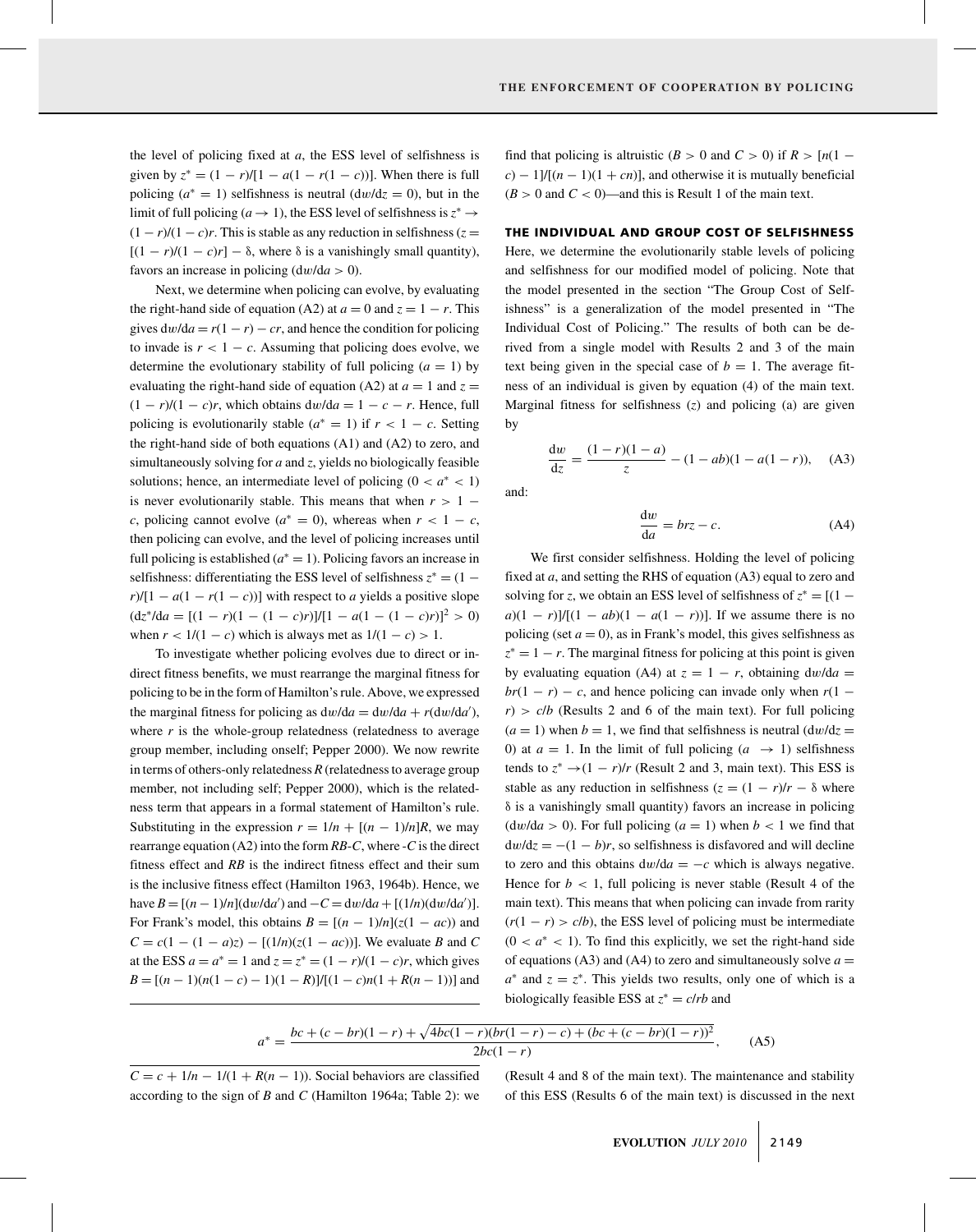section. Using the approach outlined in the previous section, we may rearrange the right-hand side of equation (A4) into the form *RB*-*C*, where  $B = bz(n - 1)/n$  and  $C = c - bz/n$ . Evaluating this at the above ESS values of  $z^* \& a^*$ , we find that  $B > 0$  and  $C >$ 0, and hence policing is always altruistic in this variant model (Result 8 of the main text).

Finally, we examine the impact of *b*—the efficiency with which a policing behavior restores the group resources—upon the ESS level of policing.

Differentiating the RHS of equation (A5) with respect to *b* obtains:

 $z = 0$  and  $a = 1$  yields  $-[c(1 - rs)]/(1 - c)$ , which is always negative and hence full policing  $(a = 1)$  is never stable. This means that when policing can invade from rarity  $(r(1 - r)[(1 - s)/(1 - s)]$  $(rs)^2$   $\geq$  *c/b*), the ESS level of policing must be intermediate (0 <  $a<sup>*</sup> < 1$ ). To find this ESS, we set both equations (A7) and (A8) equal to zero, and solve simultaneously for *a* and *z* at  $a = a^*$  and  $z = z^*$ . This yields a single biologically feasible result of  $z^* =$  $c(1 - rs)/br(1 - s)$  and a rather complicated  $a^*$  (which can be recovered by replacing Queller's relatedness  $(r - sr)/(1 - sr)$  for  $r$  in equation  $(A5)$ ).

$$
\frac{da^*}{db} = \frac{bc - (c - br)(1 - r) - \sqrt{4bc(1 - r)(br(1 - r) - c) + (bc + (c - br)(1 - r))^2}}{2b^2\sqrt{4bc(1 - r)(br(1 - r) - c) + (bc + (c - br)(1 - r))^2}},\tag{A6}
$$

which is always positive, hence the ESS level of policing is stable at higher values as the efficiency of policing improves (see Fig. 2B).

# DEMOGRAPHY AND POLICING—ILLUSTRATIVE **OVERVIEW**

Here, we consider the evolution of policing and selfishness in a demographic context, using the illustrative overview presented in Section "Demography and Policing—Illustrative Overview" of the main text where the average fitness of an individual is given by equation (5). The marginal fitness for selfishness (*z*) and policing (a) are given by

$$
\frac{dw}{dz} = \frac{(1-a)(1-r) - (1-ab)(1-a(1-r) - rs)z}{z(1-ac-z(1-ab))}, \quad (A7)
$$

and:

$$
\frac{dw}{da} = \frac{(1 - s)brz - c(1 - rs)}{1 + a(bz - c) - z}.
$$
 (A8)

First we consider the evolution of selfishness. The ESS level of selfishness  $(z^*)$  is found by setting the right-hand side of equation  $(A7)$  to zero and solving for *z*; in the absence of policing  $(a = 0)$ , this gives  $z^* = (1 - r)/(1 - rs)$ . More generally, if the level of policing is held at *a*, the ESS level of selfishness is given by

$$
z^* = \frac{(1 - r)(1 - a)}{(1 - ab)((1 - a)(1 - r) + (1 - s)r)}.
$$
 (A9)

We determine the evolutionary stability of policing by evaluating the right-hand side of equation (A8) at  $a = 0$  and  $z = (1$  $r$ /(1 − *rs*), which obtains an invasion condition for policing of *r*(1 − *r*)[(1 − *s*)/(1 − *rs*)<sup>2</sup>] > *c/b*. For full policing (*a* = 1), we find that  $dw/dz = -[(1 – b)r(1 – s)]/[1 – c − (1 – b)z]$  which is zero for  $b = 1$  and negative for all  $b < 1$ , so selfishness is neutral in the special case of fully efficient policing and is otherwise disfavored and is expected to decline to zero. Evaluating equation (A8) at

Policing can only invade from rarity when  $c < br(1 - r)$  $[(1 - s)/(1 - rs)^2]$ . To show policing may be maintained at higher costs than this, we evaluate the marginal fitness for policing (A8) at the ESS level of selfishness (A9) which yields

$$
\frac{dw}{da} = \frac{br(1-a)(1-r)(1-s) - c(1-ab)(1-a(1-r)-rs)(1-rs)}{(1-ab)(ca^2(1-r)+r(1-s)-a(c(1-rs)))}
$$
\n(A10)

Evaluating equation (A10) for a cost marginally above that which allows policing to invade  $(c = br(1 - r)[(1 - s)/(1 - rs)^2])$ , we find policing may be favored  $\left(\frac{dw}{da} > 0\right)$  when  $b > \left[\frac{r(1 - a)}{2}\right]$  $s$ )]/[1 – *rs* – *a*(1 – *r*)], which as  $a \rightarrow 0$ , simplifies to  $b > \rho$  (where  $\rho$ is Queller's relatedness  $(r - rs)/(1 - rs)$ ). As full policing is never favored (for  $a = 1$ ,  $dw/da < 0$  when  $b < 1$ ), this means an ESS must exist between  $0 < a < 1$  outside the region where policing can invade (Result 6 of the main text). We conduct a numerical investigation of the stability of this ESS using the methodology of Otto and Day (2007, pp. 237–242; results in Fig. 4) which confirms that when policing can invade, the ESS is always stable and that policing is maintained in regions where it cannot invade (particularly at lower relatedness and higher *c*/*b* ratios). When the ESS is stable, the eigenvalues are negative complex numbers indicating that policing and selfishness spiral in toward their ESS values.

To examine the effect of local competition *s* on the coevolution of selfishness and policing, the invasion condition  $r(1 \frac{r}{(1-s)/(1-s^2)} > c/b$  is solved for *r*, to yield the maximum and minimum relatedness values that permit policing to invade from rarity. These bounds take the form  $r_{max} = X + Y$  and  $r_{min} =$  $X - Y$  where

$$
X = \frac{1 - s(1 - 2c/b)}{2(1 - s(1 - sc/b))},
$$
(A11)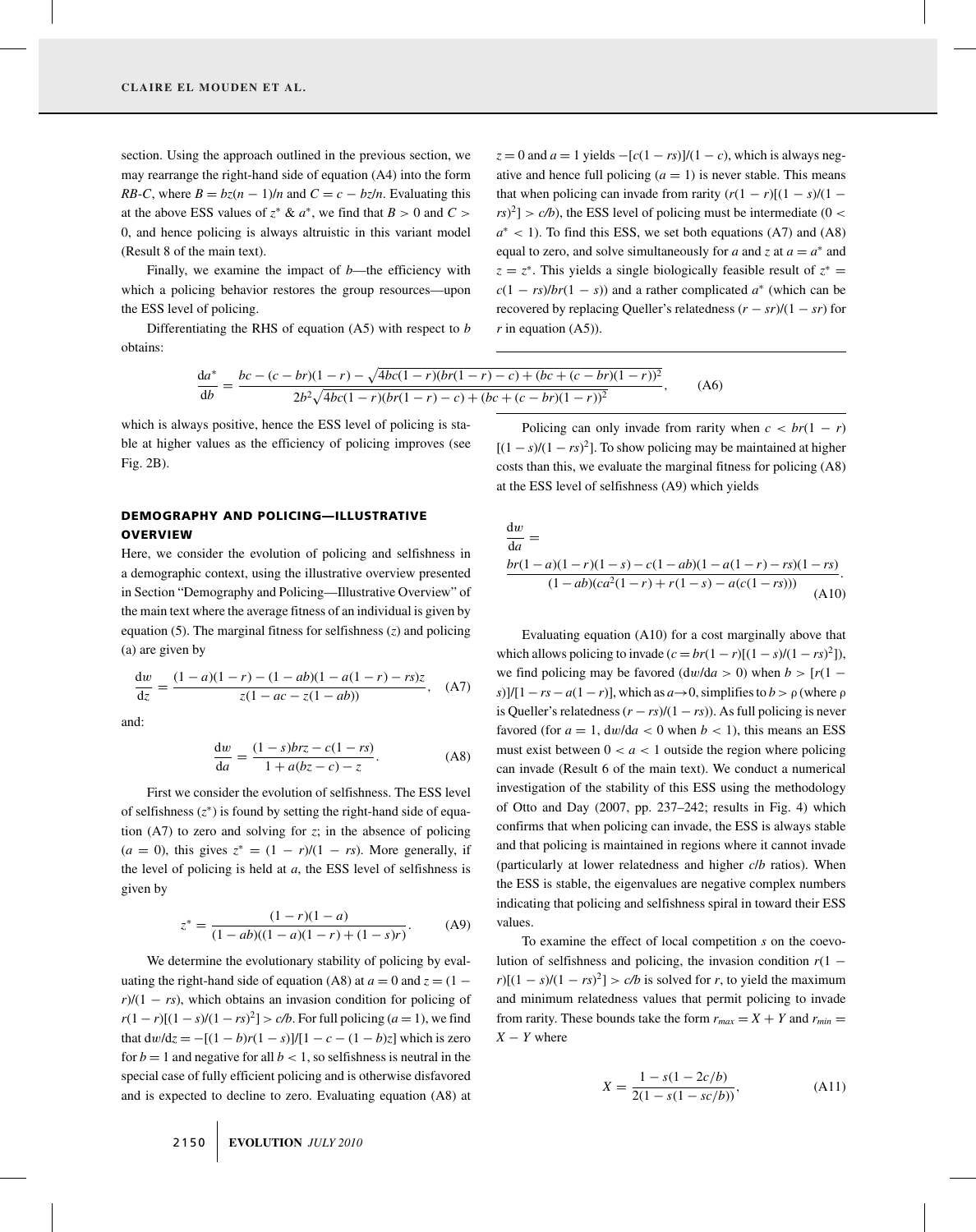and

$$
Y = \frac{(1 - s)\sqrt{1 - 4c/b}}{2(1 - s(1 - sc/b))}.
$$
 (A12)

To know whether local competition favors or disfavors the evolution of policing, we first examine how an increase in local competition affects the range of relatedness values over which policing may invade. This range evolve is given by  $r_{max} - r_{min} =$ 2*Y*. Differentiating *Y* with respect to *s* yields

$$
\frac{dY}{ds} = -\frac{s(c/b)(1 - 1/2s)(1 - s)\sqrt{1 - 4c/b}}{(1 - s)(1 - s(1 - s(c/b)))^2}, \quad (A13)
$$

which is negative when  $c/b < \frac{1}{4}$ ;, which is a necessary (but not sufficient) condition for the evolution of policing, hence the range of relatedness values over which policing invades decreases with increasingly local competition  $(d(r_{max} - r_{min})/ds < 0$ ; Result 9 of the main text).

If increasing local competition leads to policing invading at higher levels of relatedness, then d*rmax*/d*s* and d*rmin*/d*s* are positive. For these to be positive, both d*X/*d*s* must be positive and d*X/*d*s* must be greater than d*Y/*d*s*. Differentiating *X* with respect to *s* yields

$$
\frac{dX}{ds} = \frac{c/b(1 - s + s^2(1/2 - c/b))}{(1 - s(1 - sc/b))^2},
$$
 (A14)

which is positive when  $c/b > 0$ . Setting the right-hand side of equation (A13) equal to the right-hand side of (A14) gives the condition that  $dX/ds > dY/ds$  when  $c/b > 0$ . Hence as local competition increases, policing is favored to invade at higher levels of relatedness (Result 8 of the main text).

To investigate the effect of increased local competition on selfishness we differentiate  $z^*$  (A9) with respect to *s*, which yields

$$
\frac{dz^*}{ds} = \frac{r(1-r)(1-a)}{(1-ab)(1-a(1-r)-rs)^2}.
$$
 (A15)

This is positive for all  $0 < r < 1$ , which is a necessary (but not sufficient) condition for the evolution of policing, which means selfishness increases as competition becomes more localized (Result 10 of the main text).

## DEMOGRAPHY AND POLICING—ISLAND MODEL

We now consider the evolution of policing in an island model setting (Wright 1931; Taylor 1992), as described in the main text. We assume that the average fecundity *F* of a focal individual is given by equation (6), the average relative fecundity of all individuals in a group  $F'$  is given by equation (7), and the average relative fecundity of all individuals in the population  $\bar{F}$  is given by equation (8) in the main text. The focal individual has*KF* offspring of which  $mKF$  disperse and  $(1 - m)KF$  remain in the natal group. Each dispersing offspring arrives in a new group with  $(1 - m)$ 

 $\bar{F}nK$  natives and  $m\bar{F}nK$  other immigrants. Therefore the chance that a particular dispersing offspring succeeds in obtaining one of the *n* breeding spaces is  $n/[1+(1-m)\bar{F}nK+m\bar{F}nK] \approx 1/\bar{F}K$ assuming  $K$  is very large. Therefore, the expected fitness of the focal individual that is obtained through its dispersing offspring is  $mFK/\overline{F}K = mF/\overline{F}$ . Turning now to the  $(1 - m)FK$  nondispersing offspring of the focal individual, these find themselves competing for the *n* breeding spaces in the natal patch with  $(1 - m)F'K$ natives (including each other) and  $m\bar{F}nK$  immigrants, therefore the total number of offspring is  $(1 - m)F'nK + m\bar{F}nK$ . Hence the expected fitness of the focal individual that is obtained through its nondispersing offspring is  $[(1 - m)FnK]/[(1 - m)FnK +$  $m\bar{F}nK$  =  $[(1 - m)F]/[(1 - m)F' + m\bar{F}]$ . Thus the total number of dispersing and nondispersing offspring of a focal individual (which is equal to an individual's fitness) is given by

$$
w = m\frac{F}{\bar{F}} + \frac{F(1-m)}{(1-m)F' + m\bar{F}}.
$$
 (A16)

Using equation (A16), we substitute the fecundity values given in Section "Demography and Policing—Illustrative Overview" to calculate the marginal fitnesses for selfishness (*z*) and policing (a) where:

$$
\frac{dw}{da} = \frac{brz(1 - (1 - m)^2) - c(1 - r(1 - m)^2)}{1 + a(bz - c) - z}, \quad (A17)
$$

and

$$
\frac{dw}{dz} = \frac{(1-a)(1-r) - (1-ab)(1-a(1-r) - r(1-m)^2)z}{z(1+a(bz-c) - z)}.
$$
\n(A18)

Note that equations (A7) and (A8) recover equations (A17) and (A18), respectively, if we make the substitution  $s = (1 - m)^2$ , that is, in the context of the inelastic island model the scale of competition is equal to the probability that two randomly chosen group mates both fail to disperse (Gardner and West 2006). Relatedness *r* may also be expressed as a function of model parameters, by deriving a recursion for relatedness over successive generations and calculating its equilibrium value (Taylor 1992). In generation *t*, the expected relatedness of an individual to a randomly chosen member of its group (including itself), is  $r_t =$  $1/n + ((n - 1)/n)R_t$  where  $1/n$  is the probability of choosing itself (in which case relatedness is 1) and  $(n - 1)/n$  is the probability of choosing another individual (in which case relatedness is  $R_t$ , the "others-only" relatedness). The only way for two different individuals from the same group to be related is if neither of them dispersed (which occurs with a probability of  $(1 - m)^2$ ), in which case their relatedness is equal to the whole-group relatedness of the previous generation  $(r_{t-1})$ . Hence, we may write the following recursion:

$$
r_t = \frac{1}{n} + \frac{n-1}{n}(1-m)^2 r_{t-1},
$$
 (A19)